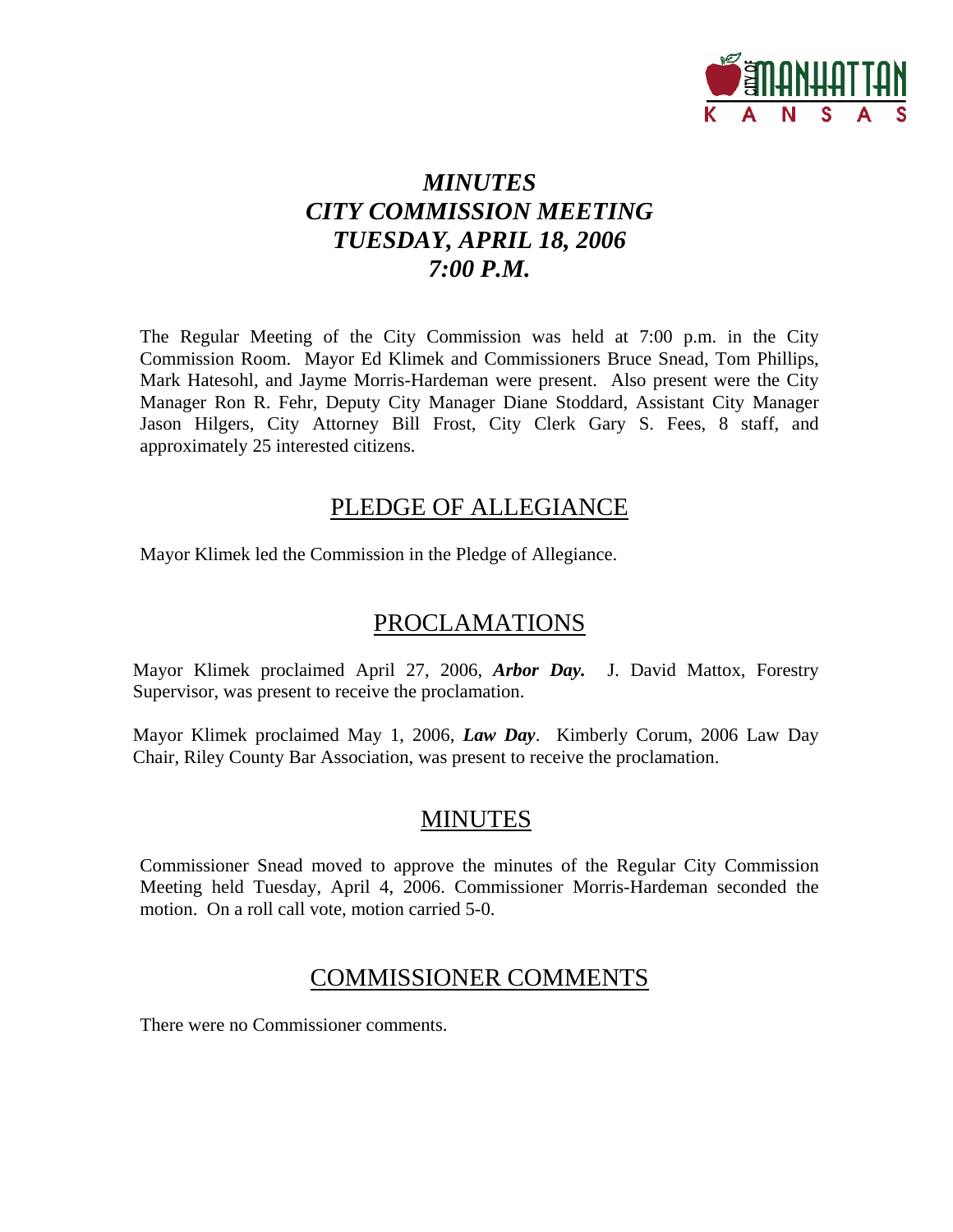**Minutes** City Commission Meeting April 18, 2006 Page 2

# REORGANIZATION

Mayor Klimek commented on the achievements and opportunities during his term as Mayor.

Gary Fees, City Clerk, called for the election of a new Mayor. Commissioner Phillips moved that Commissioner Bruce Snead be appointed to serve as Mayor until the second legislative meeting in April 2007. Commissioner Hatesohl seconded the motion. On a roll call vote, motion carried 5-0.

Newly Elected Mayor Bruce Snead called for the election of a new Mayor Pro Tem. Commissioner Hatesohl moved that Commissioner Phillips be appointed to serve as Mayor Pro Tem until the second legislative meeting in April 2007. Commissioner Morris-Hardeman seconded the motion. On a roll call vote, motion carried 5-0.

Mayor Snead and City Manager Ron Fehr presented outgoing Mayor Klimek with a plaque commemorating his tenure as Mayor.

Mayor Snead addressed the Commission and the general public with his vision and goals for the next year.

The Commission took a ten minute recess.

# CONSENT AGENDA

(\* denotes those items discussed)

## **CLAIMS REGISTER NOs. 2557 and 2558**

The Commission approved Claims Register Nos. 2557 and 2558 authorizing and approving the payment of claims from March 29, 2006, to April 11, 2006, in the amounts of \$2,281.02 and \$2,321,829.63 respectively.

## **LICENSE – CEREAL MALT BEVERAGE**

The Commission approved the application for 2006 Cereal Malt Beverage License for Happy Valley, 1120 Laramie Street.

## **FINAL PLAT – GRAND MERE VILLAGE ADDITION**

The Commission accepted the easements and rights-of-way, as shown on the Final Plat of Grand Mere Village Addition, generally located northwest of the intersection of Westbank Way and Kimball Avenue, based on conformance with the Manhattan Urban Area Subdivision Regulations.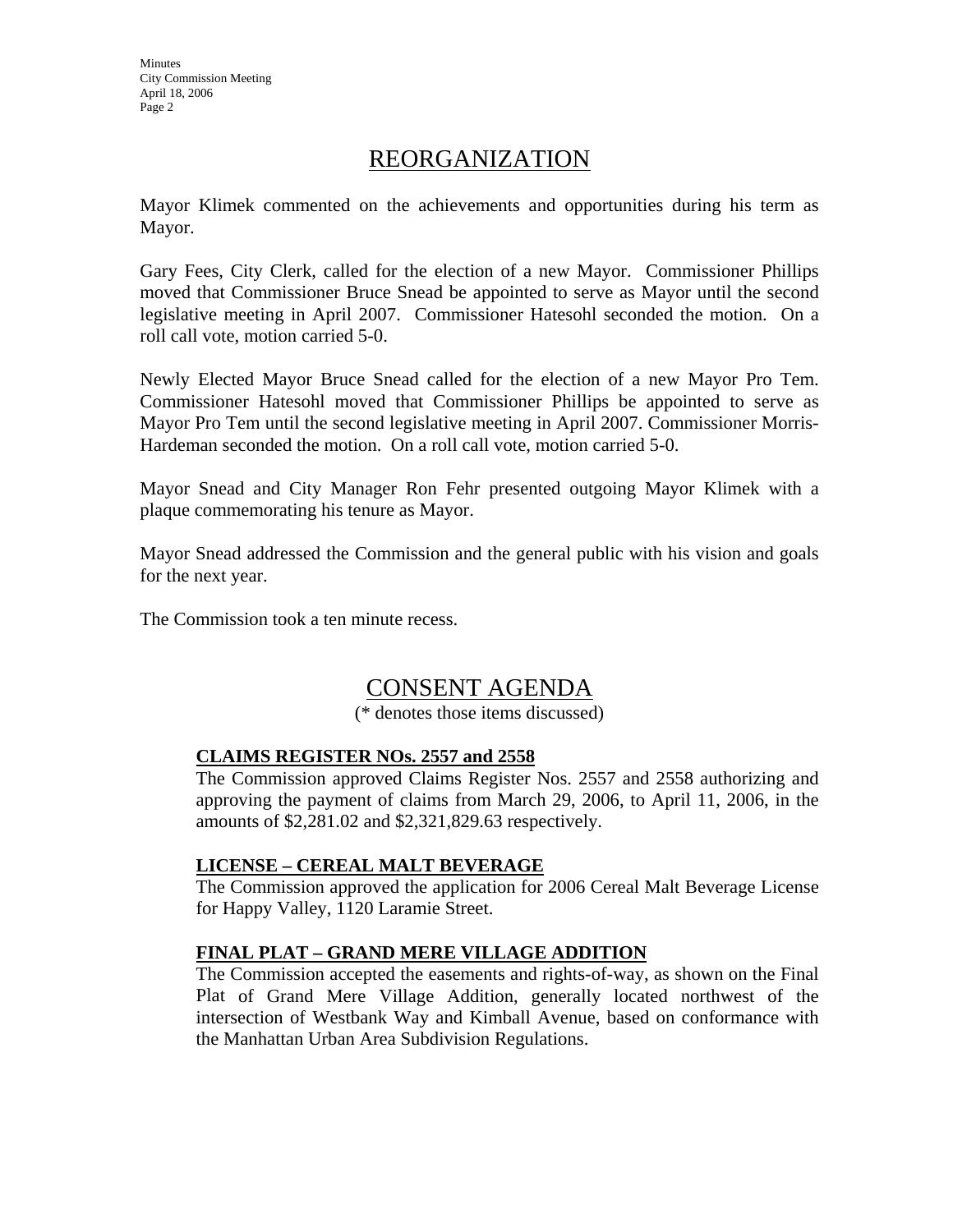Minutes City Commission Meeting April 18, 2006 Page 3

# CONSENT AGENDA (*CONTINUED*)

# **FINAL PLAT – BSS & FUNK ADDITION**

The Commission accepted the easements and rights-of-way, as shown on the Final Plat of BSS & Funk Addition, generally located at the western end of Houston Street, based on conformance with the Manhattan Urban Area Subdivision Regulations.

#### **ORDINANCE NO. 6534 – REZONE – GTM SPORTSWEAR ADDITION**

The Commission approved Ordinance No. 6534, rezoning a portion of proposed Lot 1, GTM Sportswear Addition, Unit Two, a 0.51-acre tract of land, generally located south of the GTM Sportswear warehouse and storage yard and east of Carlson Street, from C-5, Highway Service Commercial District, to I-2, Industrial Park District, based on the findings in the Staff Report. *(See Attachment No. 1)*

#### **FINAL PLAT – GTM SPORTSWEAR ADDITION, UNIT TWO**

The Commission accepted the easements and rights-of-way, as shown on the Final Plat of GTM Sportswear Addition, Unit Two, generally located south of McCall Road, east of Carlson Street and west of Enoch Lane, based on conformance with the Manhattan Urban Area Subdivision Regulations.

## **ORDINANCE NO. 6535 – MODIFY PARKING – ALLISON AVENUE**

The Commission approved Ordinance No. 6535 modifying the parking along Allison Avenue.

#### **RESOLUTION NO. 041806-A – SET DATE TO SELL – GENERAL OBLIGATION BONDS 2006A**

The Commission approved Resolution No. 041806-A setting May 16, 2006, as the date to sell \$1,540,000.00 in general obligation bonds (Series 2006A) and approve first reading of an ordinance issuing \$1,540,000.00 in general obligation bonds for the following projects: *Brookfield Addition, Unit 4 – Sanitary Sewer (SS0406), Street (ST0414) and Water (WA0411); Lee Mill Heights, Unit 1 – Sanitary Sewer (SS0407), Street (ST0415) and Water (WA0412).* 

#### **RESOLUTION NO. 041806-D – GRAND MERE VILLAGE – STREET IMPROVEMENTS (ST0528)**

The Commission found the petition sufficient and approved Resolution No. 041806-D finding the 2006 Street Improvements advisable and authorizing construction Grand Mere Village – Street Improvements.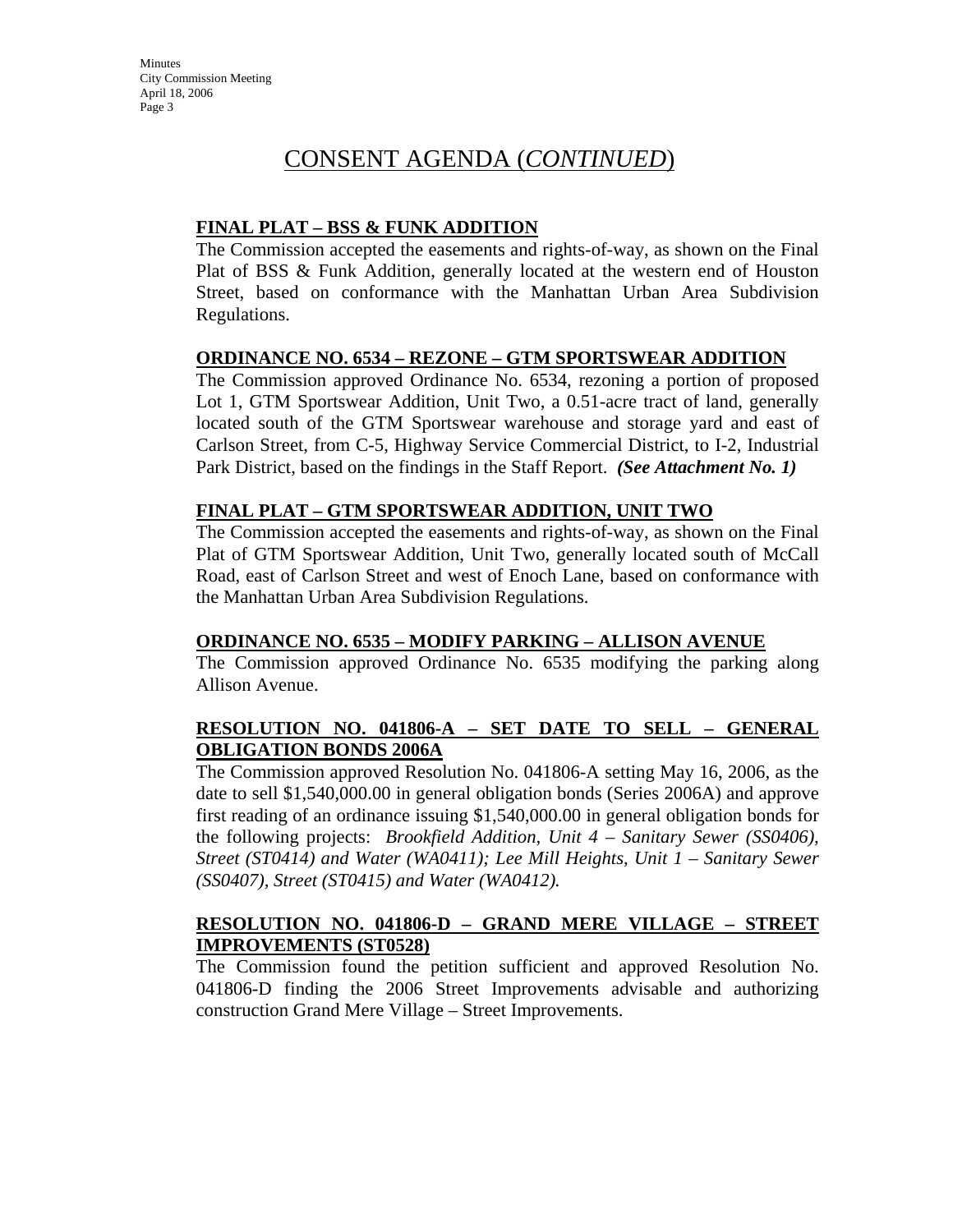# CONSENT AGENDA (*CONTINUED*)

### **REQUEST FOR PROPOSALS – HISTORIC PRESERVATION SERVICES**

The Commission authorized City Administration to advertise a Request for Proposals for historic preservation services and appoint Commissioner Morris-Hardeman to serve on the Selection Committee.

## **\* AWARD CONTRACT – 2006 TRACTOR AND MOWER DECK - AIRPORT**

Diane Stoddard, Deputy City Manager and Interim Airport Director, answered questions from the Commission.

The Commission awarded the purchase of a new 2006 tractor in the amount of \$31,759.20 and mower deck model FR15 in the amount of \$10,680.65 for the Airport to Kan Equip, Inc., of Wamego, Kansas.

#### **QUIT CLAIM DEED – RELEASE EASEMENT – BETWEEN SECOND AND THIRD STREETS**

The Commission authorized the Mayor and City Clerk to execute the proposed quit-claim deed, releasing a portion of land between Second and Third Streets, designated as an easement, and transferring it to Wamego Sand Company, Inc.

## **\* LETTER OF UNDERSTANDING – 2005 CITY AUDIT**

Ron Fehr, City Manager, and Bernie Hayen, Director of Finance, provided additional information on the item and answered questions from the Commission.

The Commission authorized the Mayor and City Clerk to confirm the letter of understanding between the City of Manhattan and Berberich Trahan and Company, of Topeka, Kansas, for the 2005 City Audit.

After discussion, Commissioner Hatesohl moved to approve the consent agenda as read. Commissioner Phillips seconded the motion. On a roll call vote, motion carried 5-0.

# GENERAL AGENDA

## **FIRST READING – REZONE - THE PROPOSED KIMBALL TOWNHOME ADDITION**

Eric Cattell, Assistant Director for Planning, presented the item and answered questions from the Commission.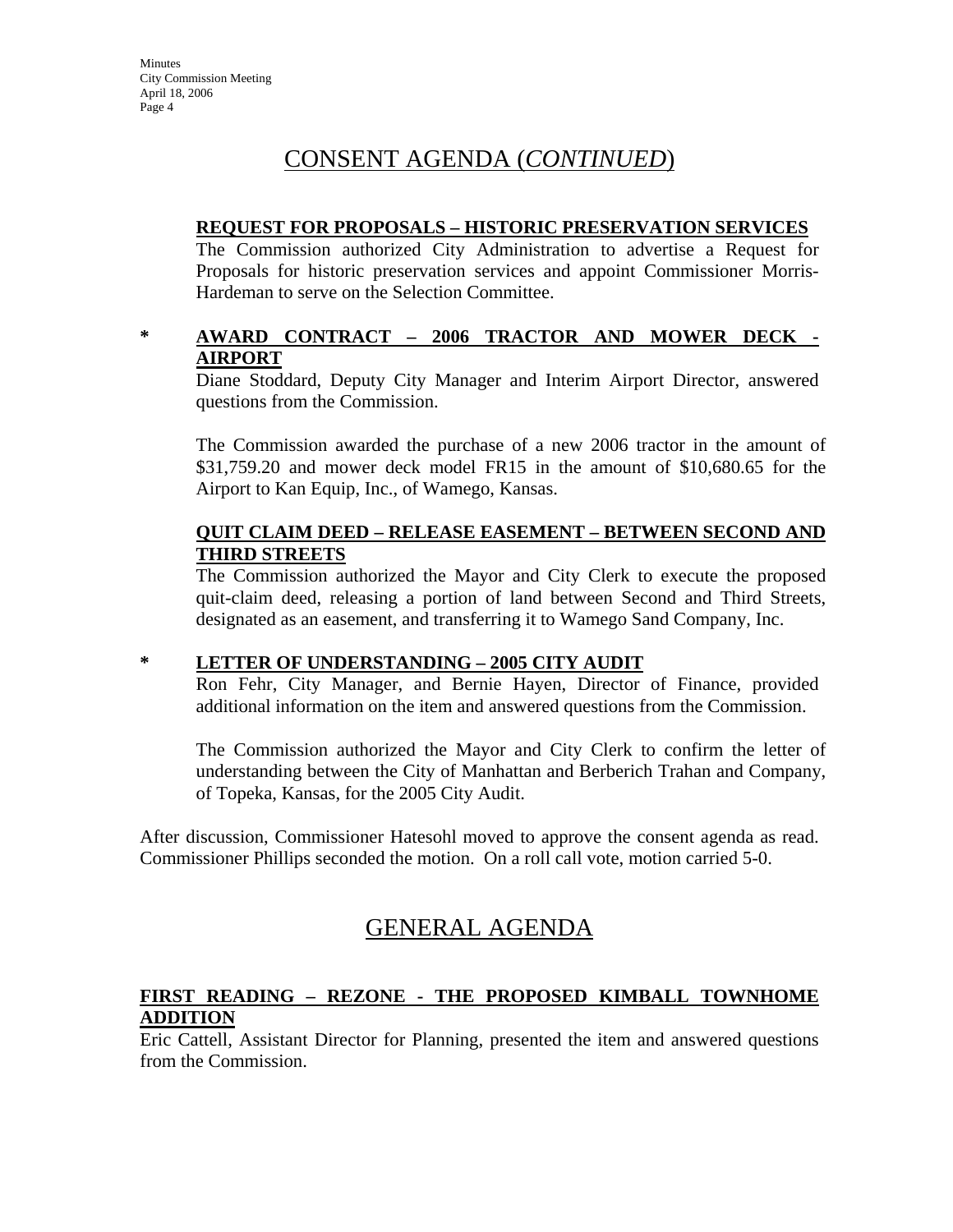# GENERAL AGENDA *(CONTINUED)*

## **FIRST READING – REZONE - THE PROPOSED KIMBALL TOWNHOME ADDITION** *(CONTINUED)*

Neil Horton, representing Bayer Construction, provided additional information about the project. He then answered additional questions from the Commission.

Rob Ott, City Engineer, answered questions from the Commission.

Ron Fehr, City Manager, provided additional information on the item.

Jeff Hancock, Director of Public Works, answered questions from the Commission.

After discussion, Commissioner Hatesohl moved to approve first reading of an ordinance rezoning the proposed Kimball Townhome Addition, generally located northwest of the intersection of Kimball Avenue and Anderson Avenue, from I-5, Business Park District, and PUD, Planned Unit Development District, to R-2, Two-Family Residential District, and C-2, Neighborhood Shopping District, based on the findings in the Staff Report. *(See Attachment No. 2)* Commissioner Morris-Hardeman seconded the motion. On a roll call vote, motion carried 5-0.

#### **FIRST READING - ANNEX AND REZONE - THE PROPOSED EUREKA ADDITION**

Eric Cattell, Assistant Director for Planning, presented the item. He then answered questions from the Commission.

Tim Schultz, representing Schultz Construction, provided additional information about the proposed project and spoke of the importance to provide an area for businesses to relocate as part of the downtown redevelopment efforts.

Richard Britt, 1400 South Scenic Drive, owner of Britt's Garden Acres, informed the Commission that he was concerned with the proposed development. He said water would be dumped on his farm and result in adverse impacts on his property, that Scenic Drive would be negatively affected, and that important utilities located in the area would be difficult to repair if water is standing over the area.

Pat Murphy, 4100 Fort Riley Boulevard, presented the problems that the valley area is having with water flows. He encouraged the Commission to look at the whole valley and water issues that are occurring. He then answered questions from the Commission regarding the water channel.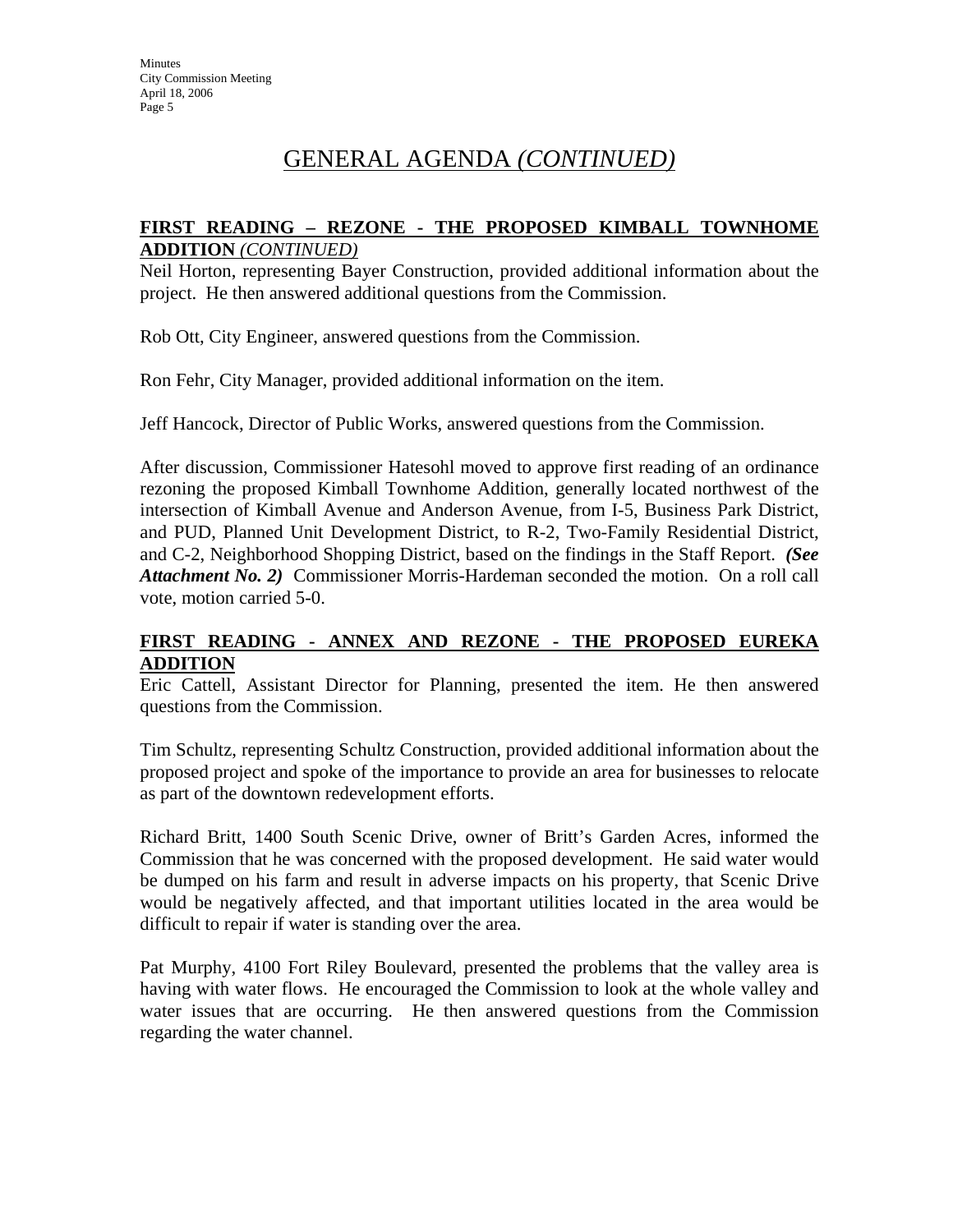# GENERAL AGENDA *(CONTINUED)*

## **FIRST READING - ANNEX AND REZONE - THE PROPOSED EUREKA ADDITION (***CONTINUED)*

Monte Prescott, BG Consultants, provided information on the item and discussed the correspondence that he received from Leif Holliday, P.E., Division of Water Services, with the State of Kansas, regarding the Eureka lake oxbow. He then answered questions from the Commission.

Richard Britt, 1400 South Scenic Drive, owner of Britt's Garden Acres, provided additional information on the item and the flooding impacts in the area.

Jeff Hancock, Director of Public Works, provided additional information to the Commission.

Ron Fehr, City Manager, provided additional information on the Corps of Engineers study and the Corporate Technology Park area.

Pat Murphy, 4100 Fort Riley Boulevard, provided additional information and suggested the Corps of Engineers design the new highway to solve some of these problems.

Ron Fehr, City Manager, provided additional information on the design status and informed the Commission that he did not know when project funding would be appropriated.

Richard Britt, 1400 South Scenic Drive, owner of Britt's Garden Acres, said his property could handle the water currently, but could not handle any more water runoff.

Monte Prescott, BG Consultants, provided additional information on the item and answered questions from the Commission.

After discussion, Commissioner Hatesohl moved to approve first reading of an ordinance annexing the proposed Eureka Addition, generally located south Eureka Drive, based on conformance with the Comprehensive Plan, the Growth Vision, and the Capital Improvements Program, and the findings of the Board of Riley County Commissioners; and, approve first reading of an ordinance rezoning the site as proposed to: I-2, Industrial Park District; I-3, Light Industrial District, and C-6, Heavy Commercial District, with AO, Airport Overlay District; based on the findings in the Staff Report. *(See Attachment No. 3)* Commissioner Phillips seconded the motion. On a roll call vote, motion carried 5-0.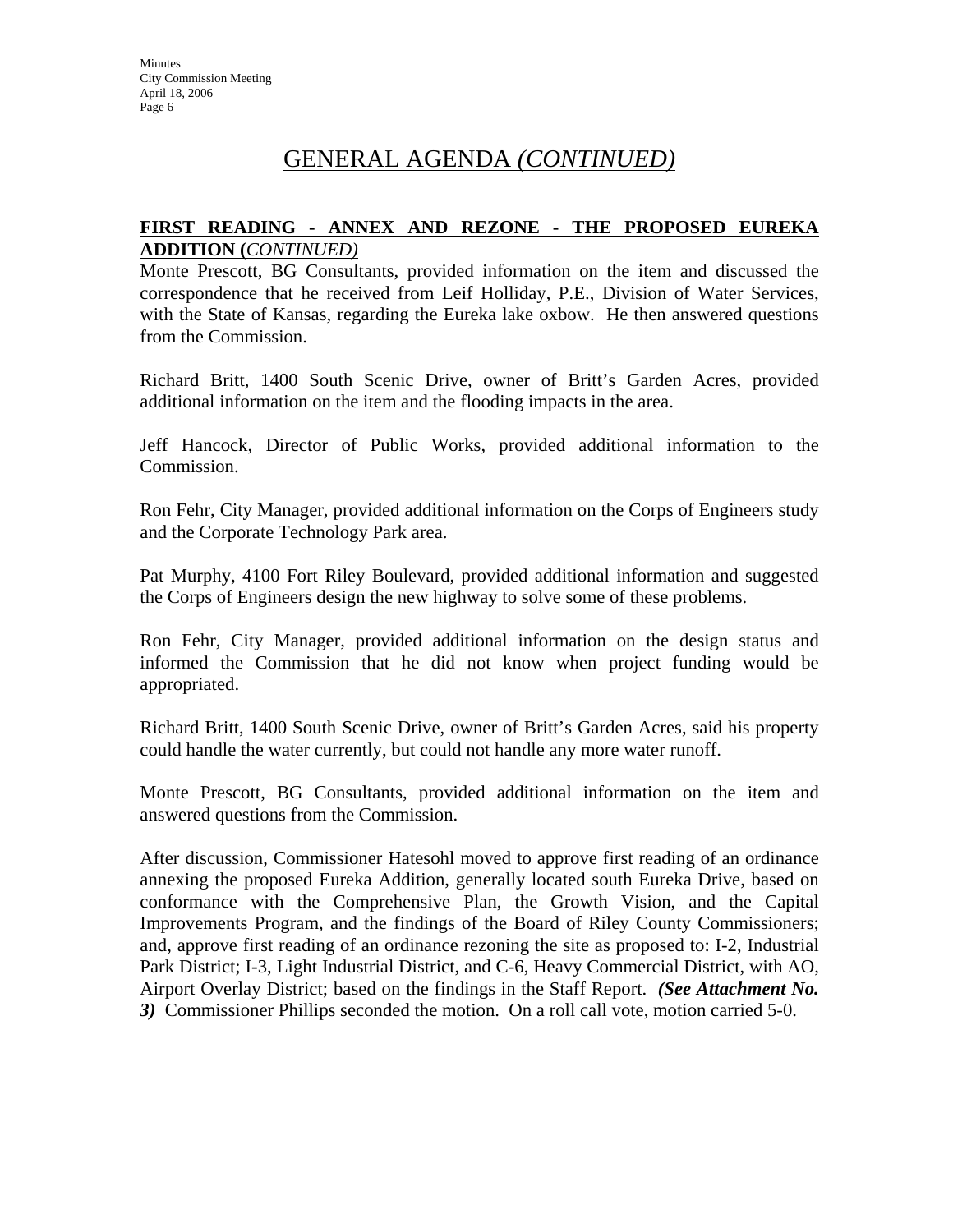# GENERAL AGENDA (CONTINUED)

## RESOLUTION NO. 041806-B - SET PUBLIC HEARING DATE -ESTABLISHING A TRANSPORTATION DEVELOPMENT DISTRICT (TDD)

Jason Hilgers, Assistant City Manager and Redevelopment Coordinator, presented the item. He then answered questions from the Commission.

Rick Kiolbasa, Dial Realty, provided additional information on the item and informed the Commission that he was pleased to be moving forward with the project.

After discussion, Commissioner Morris-Hardeman moved to approve Resolution No. 041806-B setting May 9, 2006, as the public hearing date to consider establishing a Transportation Development District within the City of Manhattan and providing for the giving of notice of such public hearing. Commissioner Phillips seconded the motion. On a roll call vote, motion carried 5-0.

# ADJOURNMENT

At 9:45 p.m. the Commission adjourned.

City Clerk Gary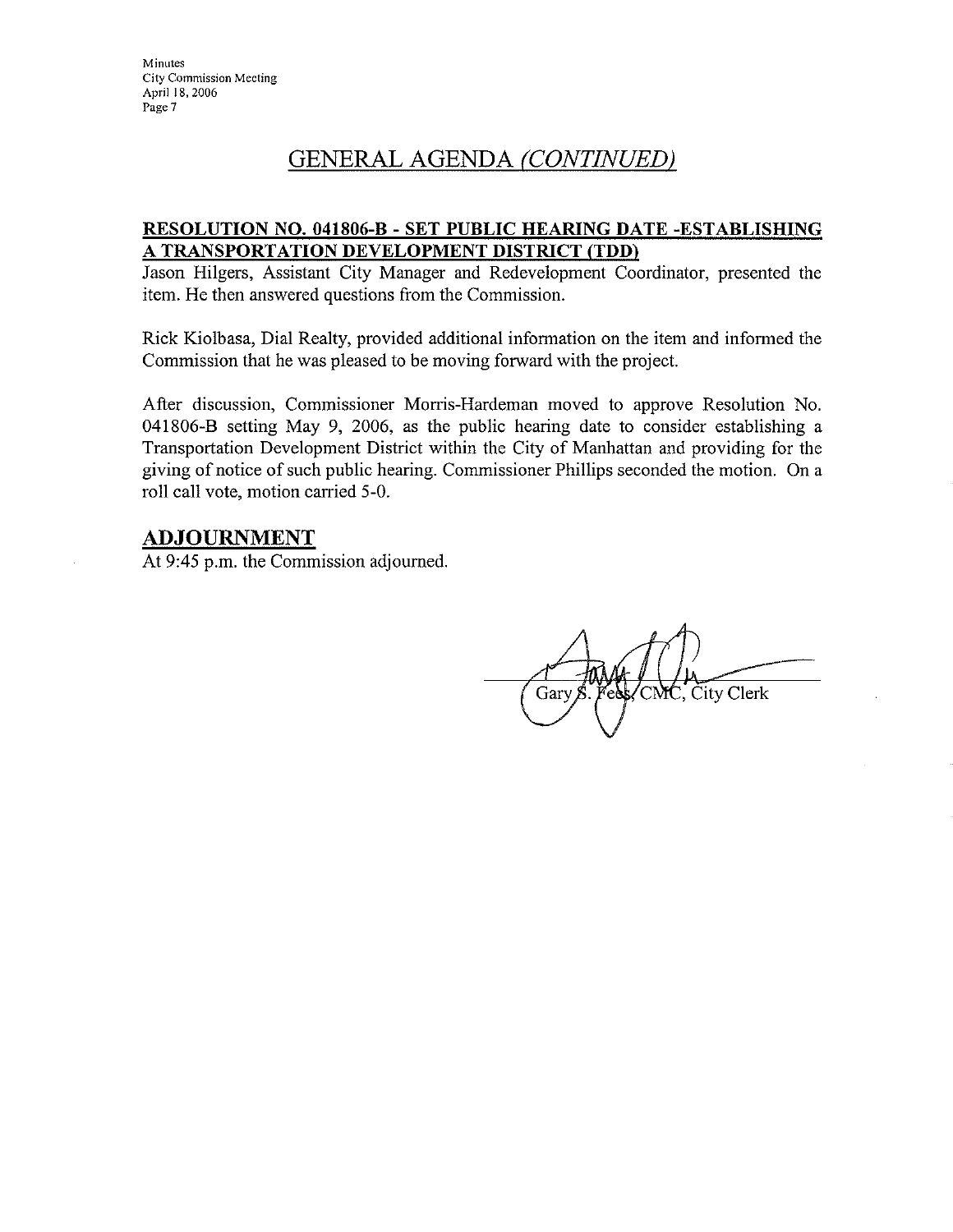#### **STAFF REPORT**

## **ON AN APPLICATION TO REZONE PROPERTY FOR A PROPOSED EXPANSION OF THE GTM SPORTSWEAR WAREHOUSE**

**FROM:** C-5, Highway Service Commercial District.

- **TO:** I-2, Industrial Park District.
- **APPLICANTS:** Dave Dreiling and Paul Bosch.

**ADDRESSES:** 520 McCall Road and 2560 McDowell Creek Road.

**OWNER:** Bosch Enterprises, L.P., a Kansas Limited Partnership.

**ADDRESS:** 2560 McDowell Creek Road.

**LOCATION:** generally south of the GTM Sportswear warehouse and storage yard and east of Carlson Street.

**AREA:** 0.51-acres (approximately 22,215-square feet).

#### **DATE OF PUBLIC NOTICE PUBLICATION:** Monday, February 27, 2006

## **DATE OF PUBLIC HEARING: PLANNING BOARD:** Monday, March 20, 2006 **CITY COMMISSION:** Tuesday. April 4, 2006

**EXISTING USE:** vacant tract of unplatted land zoned C-5 District**.** 

**PHYSICAL AND ENVIRONMENTAL CHARACTERISTICS:** flat and generally covered with field grass. The site drains to the south and is in a 100 Year Flood Plain and may be developed subject to the requirements of the Flood Plain Regulations of the Manhattan Zoning Ordinance.

#### **SURROUNDING LAND USE AND ZONING:**

- **(1) NORTH:** GTM Sportswear warehouse, Carlson Street; I-2 District.
- **(2) SOUTH:** Vacant fields, hotel, auction house, E. Poyntz Avenue frontage road; C-5 District.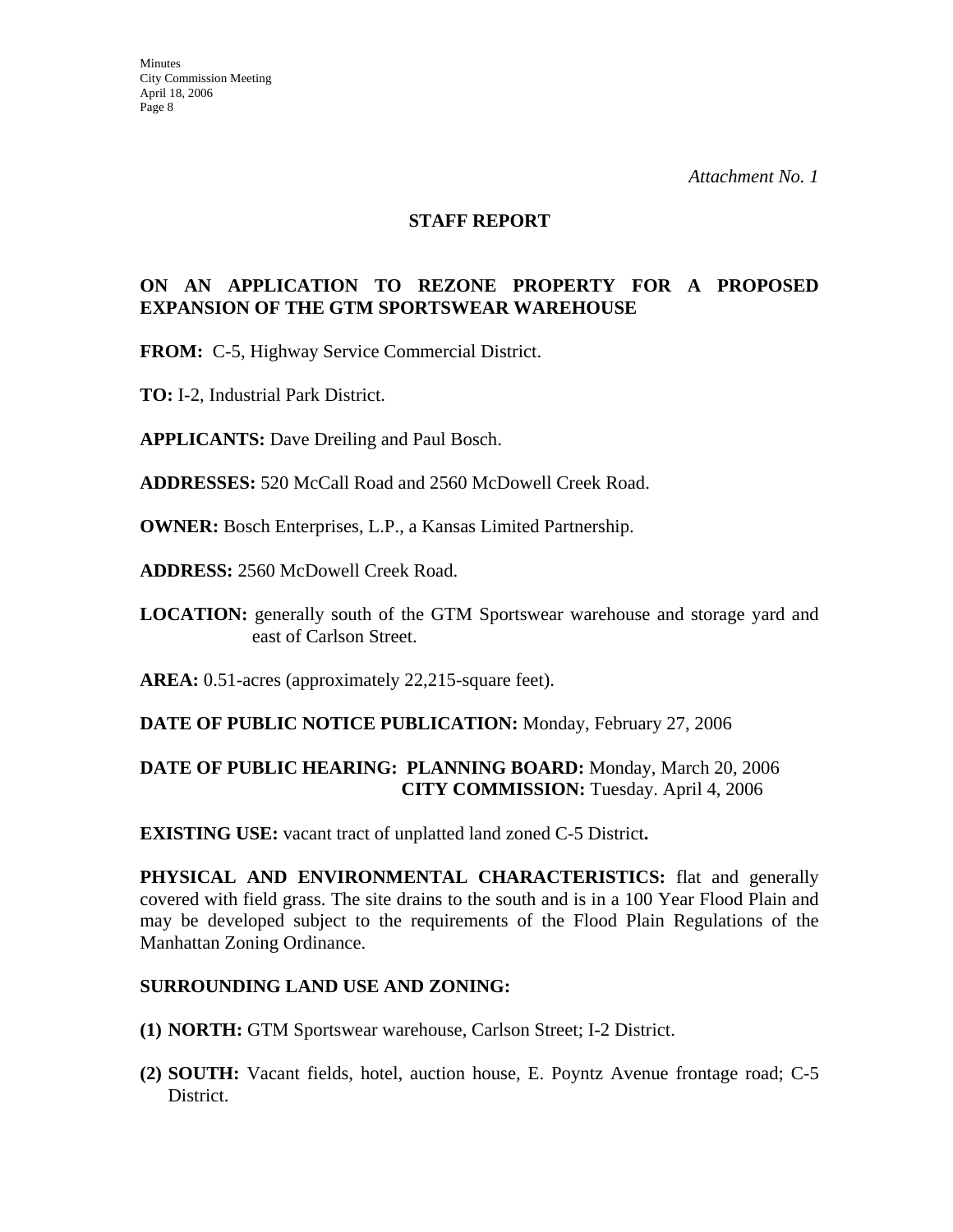**(3) EAST:** Vacant service commercial lot, residential dwelling, contractor rental, Enoch Lane, auto dealership; C-5 District.

**(4) WEST:** Carlson Street, research facilities; I-2 District.

**GENERAL NEIGHBORHOOD CHARACTER:** A mix of industrial park uses to the north and southwest of the site and service commercial uses to the east and south/southeast.

**SUITABILITY OF SITE FOR USES UNDER CURRENT ZONING:** The site is zoned C-5 District and is suitable for C-5 District activity.

**COMPATIBILITY OF PROPOSED DISTRICT WITH NEARBY PROPERTIES AND EXTENT TO WHICH IT MAY HAVE DETRIMENTAL AFFECTS:** The area to the west and southwest is zoned I-2 District. The proposed change is consistent with the uses off Carlson Street to the west and southwest. An increase in traffic, light, and noise can be expected, but are not unlike those, which currently exist. An adjoining property, Advanced Manufacturing Institute, owner has indicated that GTM Sportswear's employee and truck delivery traffic has had a negative impact on the public street and nearby property; however, steps are being taken by GTM Sportswear as a part of the building expansion to ensure the truck loading and parking issues are addressed.

**CONFORMANCE WITH COMPREHENSIVE PLAN:** The Future Land Use Map for the Northeast Planning Area designates the site as a combination of IND, Industrial, and Community Commercial (CC).The site is zoned a combination of I-2, Industrial Park District, and C-5, Highway Service Commercial District. Both districts implement the Comprehensive Plan. The rezoning conforms to the Comprehensive Plan.

**ZONING HISTORY AND LENGTH OF TIME VACANT AS ZONED:** The .51-acre tract has remained vacant to date.

July 1, 1969: Annexation and rezoning to C-5 District.

1969 to 2006: C-5 District.

**CONSISTENCY WITH INTENT AND PURPOSE OF THE ZONING ORDINANCE:** The intent and purpose of the Zoning Regulations is to protect the public health, safety, and general welfare; regulate the use of land and buildings within zoning districts to assure compatibility; and to protect property values.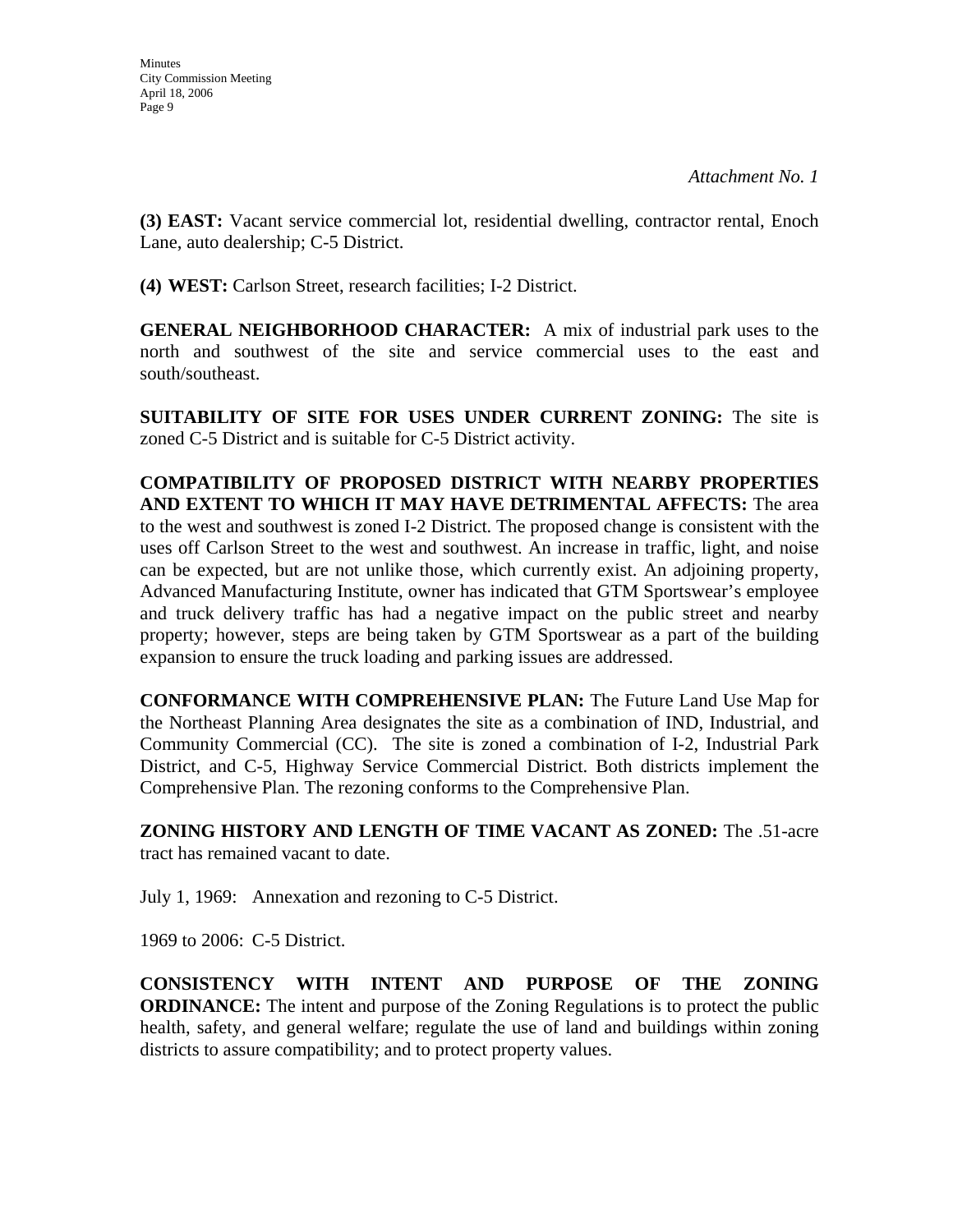Minutes City Commission Meeting April 18, 2006 Page 10

*Attachment No. 1*

The intent of the I-2 District is to allow a district designed for a broad range of manufacturing and research activities in a large lot industrial park setting. The .51 acre tract will be combined with existing Lot A, GTM Sportswear Addition, for a proposed expansion of the existing GTM facility and a new lot will be established as a part of a Concurrent Plat. Minimum lot area in the I-2 District is one (1) acre. The proposed lot is four (4) acres.

**RELATIVE GAIN TO THE PUBLIC HEALTH, SAFETY AND WELFARE THAT DENIAL OF THE REQUEST WOULD ACCOMPLISH, COMPARED WITH THE HARDSHIP IMPOSED UPON THE APPLICANT:** There appears to be no gain to the public that denial would accomplish. The proposed expansion of GTM Sportswear warehouse requires approval of a reduction of the front yard setback along Carlson Street, which must be approved by the Board of Zoning Appeals, prior to construction. It may be a hardship to the applicant if the rezoning is denied.

**ADEQUACY OF PUBLIC FACILITIES AND SERVICES:** Adequate public facilities and services are available to serve the site.

**OTHER APPLICABLE FACTORS:** The applicants have submitted a Concurrent Plat (Preliminary and Final Plats) for the proposed GTM Sportswear Addition, Unit Two, which will consist of three (3) proposed lots: Lot 1 for GTM Sportswear (Dave Dreiling) and Lot 2 and 3 for Bosch Enterprises, L.P., a Kansas Limited Partnership (Paul Bosch). The Public Hearing to consider the Concurrent Plat is scheduled for Monday, March 20, 2006. The Plat is subject to approval by the Planning Board, based on the requirements of the Manhattan Urban Area Subdivision Regulations.

The Board of Zoning Appeals must approve an Exception for the proposed reduction of the front yard setback along Carlson Street, prior to the expansion of the warehouse. The public hearing will be scheduled for the April 12, 2006, BZA meeting.

## **STAFF COMMENTS:**

City Administration recommends approval of the proposed rezoning of a 0.51-acre tract of land from C-5, Highway Service Commercial District, to I-2, Industrial Park District, based on the finding s in the staff report.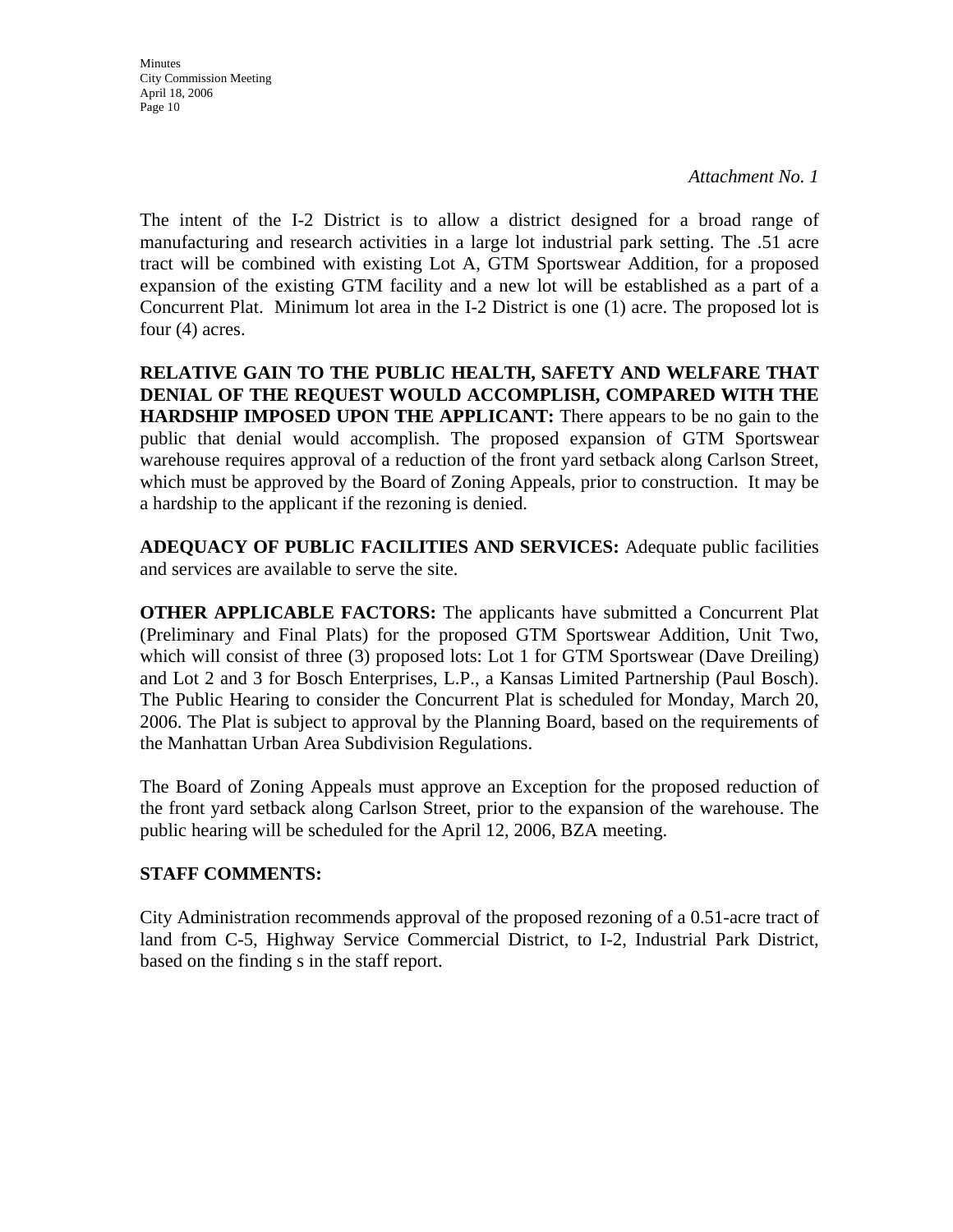# **ALTERNATIVES:**

- 1. Recommend approval of the proposed rezoning of 0.51-acre tract of land from C-5, Highway Service Commercial District, to I-2, Industrial Park District, stating the basis for such recommendation.
- 2. Recommend denial of the proposed rezoning, stating the specific reasons for denial.
- 3. Table the proposed rezoning to a specific date, for specifically stated reasons.

# **POSSIBLE MOTION:**

The Manhattan Urban Area Planning Board recommends approval of the proposed rezoning of a 0.51-acre tract of land from C-5, Highway Service Commercial District, to I-2, Industrial Park District, based on the findings in the Staff Report.

**PREPARED BY:** Steve Zilkie, AICP, Senior Planner **DATE:** March 14, 2006 06006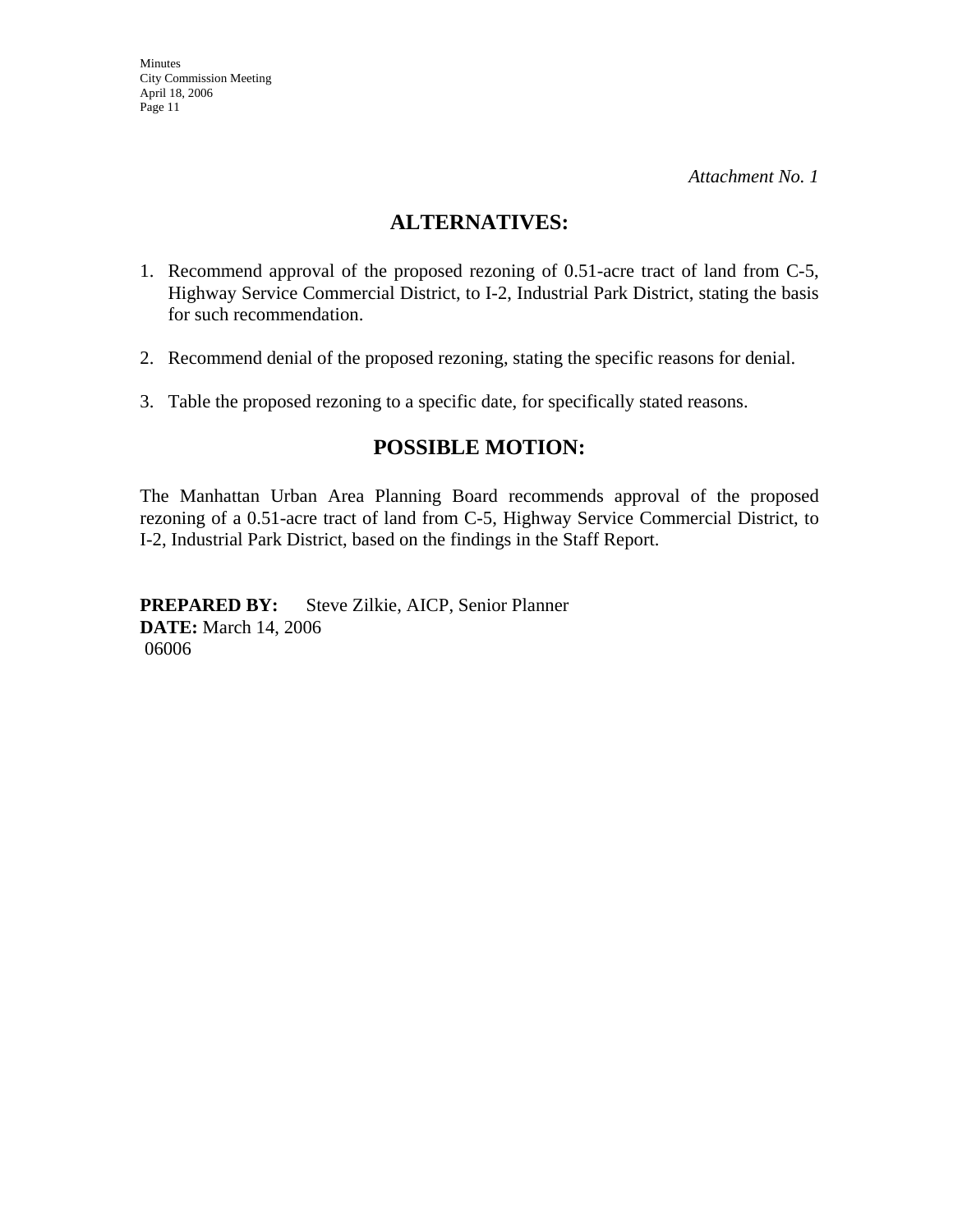#### **STAFF REPORT**

### **ON AN APPLICATION TO REZONE THREE (3) TRACTS OF LAND IN THE PROPOSED KIMBALL TOWNHOMES ADDITION**

- **FROM:** Tract 1 and Tract 2: I-5, Business Park District Tract 3: PUD, Planned Unit Development District
- **TO:** Tract 1 and Tract 3 rezone to: R-2, Two-Family Residential District Tract 2 rezone to: C-2, Neighborhood Shopping District

**APPLICANT:** Bayer Construction Company, Inc.

- **ADDRESS:** 120 Deep Creek Road, Manhattan KS 66502.
- **OWNER:** Bayer Construction Company, Inc.; Tillman Partners LP.
- **ADDRESS:** 120 Deep Creek Road, Manhattan KS 66502; 1328 Sharingbrook, Manhattan, KS 66503.
- **LOCATION:** Generally located northwest of the intersection of Kimball Avenue and Anderson Avenue.
- **AREA:** Total area: approximately 12 acres; R-2 District portion: approximately 10.61 acres; and. C-2 District portion: approximately 1.37 acres.

## **DATE OF PUBLIC NOTICE PUBLICATION:** Monday, February 27, 2006. **DATE OF PUBLIC HEARING: PLANNING BOARD:** Monday, April 3, 2006. **CITY COMMISSION:** Tuesday, April 18, 2006.

(Note: the public hearing was originally scheduled for March 20, 2006, and was tabled to allow for re-notification to property owners due to an inadvertent administrative error.)

**EXISTING USE:** Vacant I-5 District and conservation and drainage easement in Four Winds Village PUD**.** 

**PHYSICAL AND ENVIRONMENTAL CHARACTERISTICS:** The site slopes downhill from Kimball Avenue to the west southwest. Portions of the I-5 District have been graded. The conservation and drainage easement is wooded, as are parts of the I-5 District. Drainage is to the south to Wildcat Creek. The site is a long rectangular tract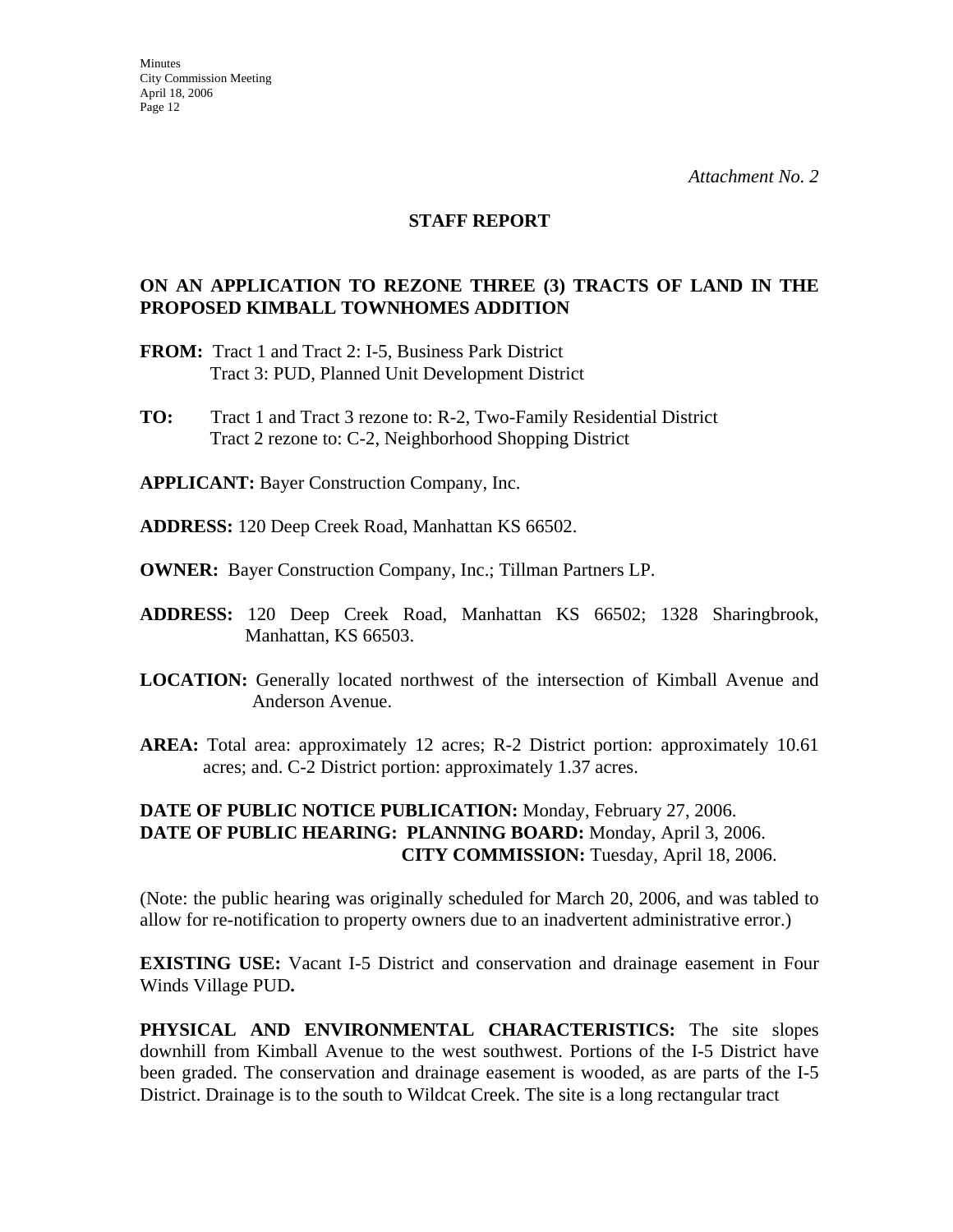extending from the general northwest corner of the Kimball Avenue and Anderson Avenue intersection approximately 1,600 feet, measured north to south, and approximately 300 feet in width, east to west. The conservation and drainage easement (Tract 3) is along the western boundary of Tract 1 and is approximately 700 feet in length, measured north to south, and approximately 120 feet in depth, east to west. Kimball Avenue adjoins the eastern side of the site. Anderson Avenue is along the south frontage and is outside the city limits.

#### **SURROUNDING LAND USE AND ZONING:**

- **(1) NORTH:** Undeveloped industrial business park; I-5 District.
- **(2) SOUTH:** Anderson Avenue/Scenic Drive/Kimball Avenue intersection, garden/landscaping nursery (Blueville Nursery); County C-4, Highway Business District.
- **(3) EAST:** Kimball Avenue, undeveloped industrial business park, single-family dwellings (Wyndham Heights subdivision; I-5 District, and R, Single-Family Residential District.
- **(4) WEST:** Residential townhomes, undeveloped neighborhood commercial/professional office (Four Winds Village); PUD.

**GENERAL NEIGHBORHOOD CHARACTER:** The site is at the western edge of the City and is developing with neighborhood commercial /professional office and residential uses.

**SUITABILITY OF SITE FOR USES UNDER CURRENT ZONING:** The physical and environmental characteristics of the site do not appear to lend themselves to industrial business park uses, although the characteristics of the site do not prohibit the uses of the I-5 District.

**COMPATIBILITY OF PROPOSED DISTRICT WITH NEARBY PROPERTIES AND EXTENT TO WHICH IT MAY HAVE DETRIMENTAL AFFECTS:** The site is separated from low density residential neighborhoods to the east by Kimball Avenue right-of-way, which is, at a minimum, approximately 120 feet in width. Residential townhome development to the west is separated from the proposed R-2 District by a common area/drainage easement. The proposed neighborhood commercial site is adjacent to a major street intersection. Similar commercial uses are allowed in the commercial part of Four Winds Village, which is adjacent to, and west of the proposed C-2 District. Other similar commercial uses are to the south and southeast of the site and separated from the proposed C-2 District by major streets. Increases in light, noise, and traffic can be expected with the development, similar to those in the general neighborhood.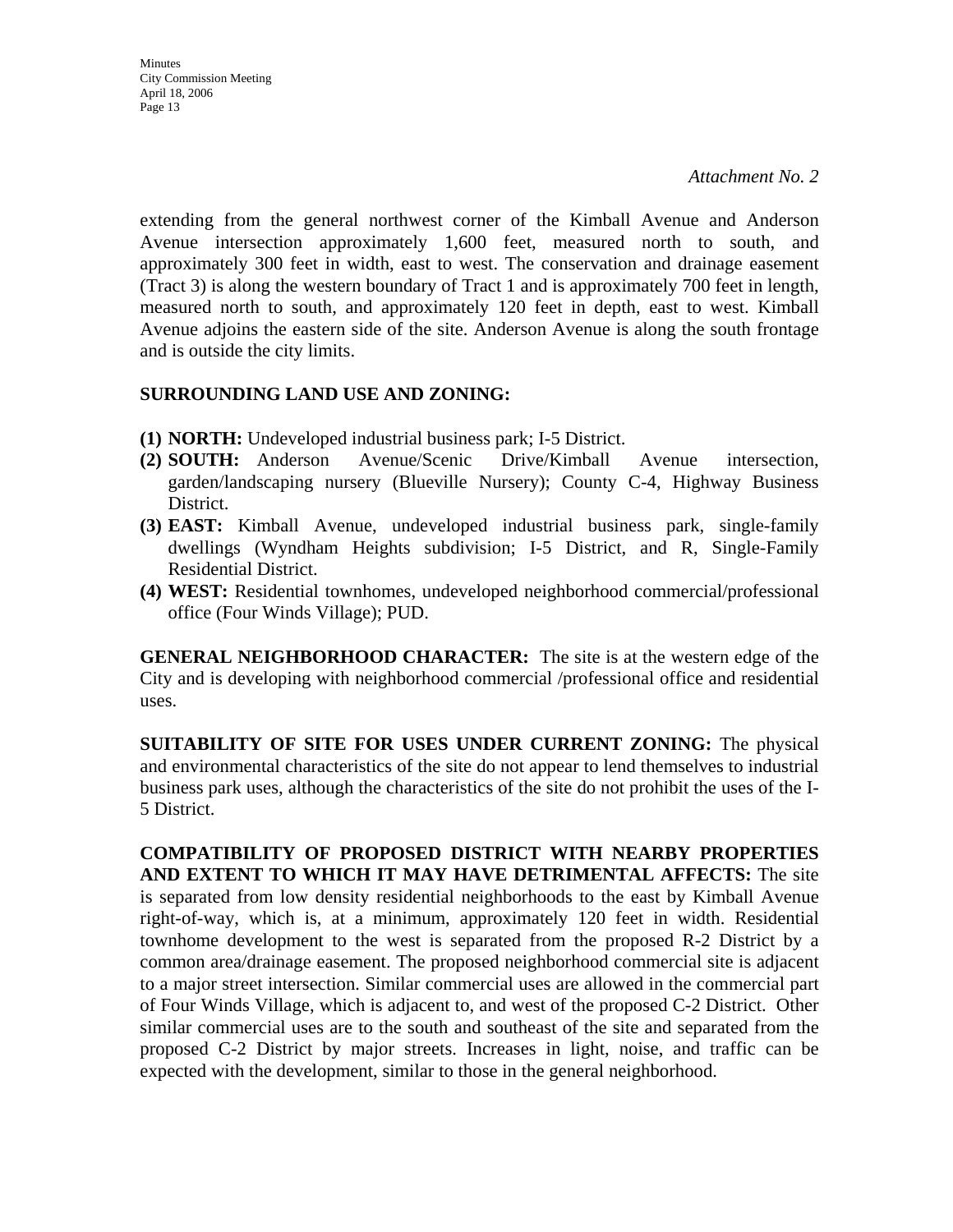Minutes City Commission Meeting April 18, 2006 Page 14

**CONFORMANCE WITH COMPREHENSIVE PLAN:** The Northwest Planning Area of the Future Land Use Map of the Manhattan Urban Area Comprehensive Plan designates the rezoning site as Residential Medium/High (RMH) and Neighborhood Community Center (NCC).

Policy characteristics cited in the Comprehensive Plan are:

#### RESIDENTIAL MEDIUM/HIGH DENSITY (RMH)

#### **RMH 1: Characteristics**

*The Residential Medium/High Density designation shall incorporate a mix of housing types in a neighborhood setting in combination with compatible non-residential land uses, such as retail, service commercial, and office uses, developed at a neighborhood scale that is in harmony with the area's residential characteristics and in conformance with the policies for Neighborhood Commercial Centers. Appropriate housing types may include a combination of small lot single-family, duplexes, townhomes, or fourplexes on individual*  lots. However, under a planned unit development concept, or when subject to design and *site plan standards (design review process), larger apartment or condominium buildings may be permissible as well, provided the density range is complied with.* 

## **RMH 2: Appropriate Density Range**

*Densities within a Residential Medium/High neighborhood range from 11 to 19 dwelling units per net acre.* 

#### NEIGHBORHOOD COMMERCIAL CENTER (NCC)

## **NCC 1: Characteristics**

*Neighborhood Commercial Centers are intended to provide a range of services, including supermarkets, restaurants, movie rentals, drycleaners, drugstores, filling stations, smaller specialty shops, retail and health services and business and professional offices, for residential areas. Neighborhood centers will vary in scale and character. Smaller, limited use centers may be fully integrated into the surrounding neighborhood and be accessed primarily by pedestrian or bicycle; while larger centers will function more independently, providing ample parking and numerous stores. Mixed-Use Neighborhood Centers that also incorporate residential uses are appropriate in a master planned setting. Neighborhood Centers often serve more than one nearby neighborhood in order to maintain sufficient economy of scale.* 

#### **NCC 2: Location**

*Neighborhood centers should generally be located at the intersection of arterial and collector streets. However, smaller centers with limited uses may be appropriate within a residential area at the intersection of two collector streets, or at the intersection of a*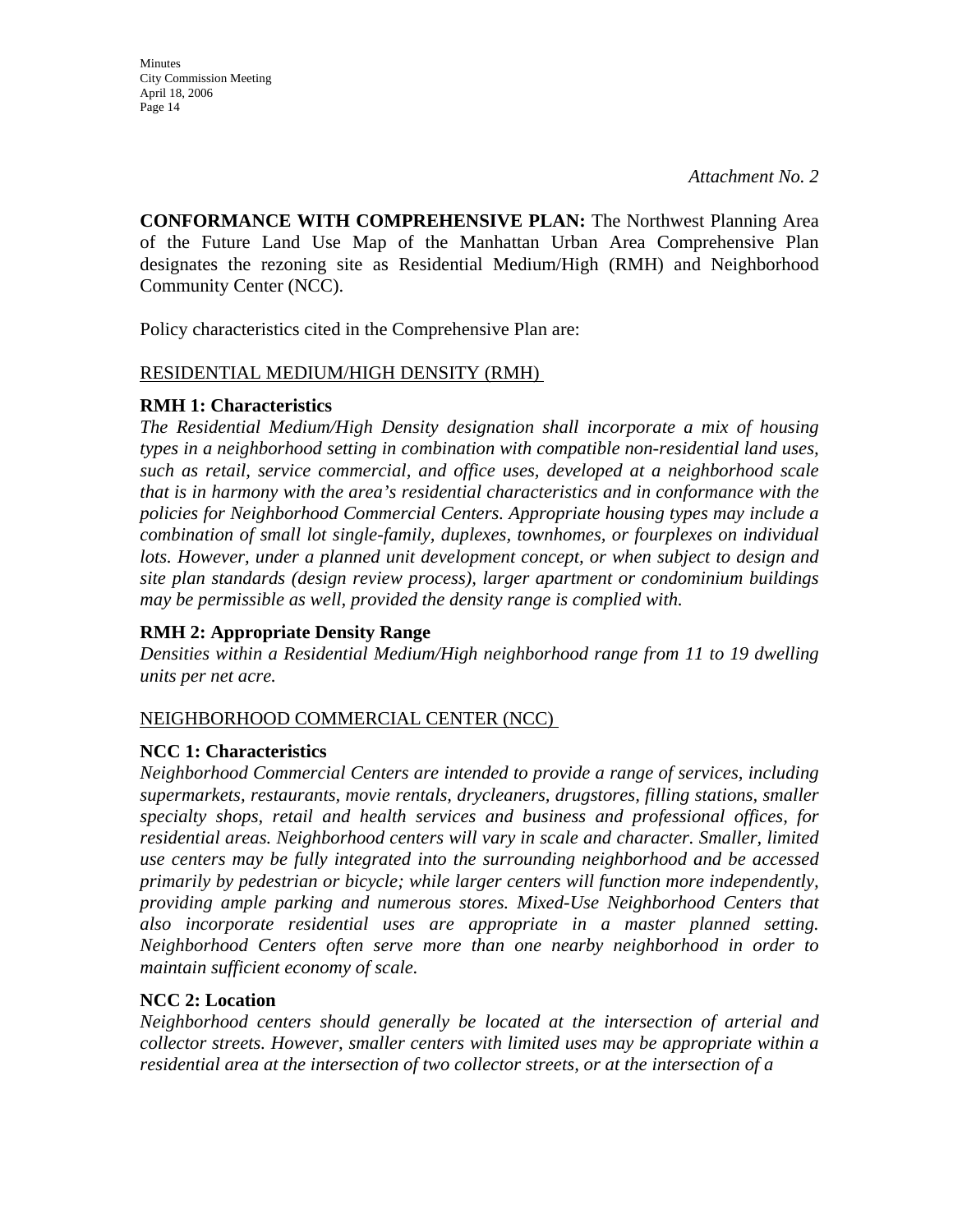*collector and a local street, provided they are designed to be compatible with the surrounding neighborhood and meet a minimum level of design criteria.* 

# **NCC 3: Size**

*Neighborhood centers typically require a site of approximately 10 acres, but may vary, ranging from as small as 1-3 acres to as large as15-20 acres depending on the size of its service area and the extent of its mixed-use characteristics.* 

# **NCC 4: Architectural Character**

*Neighborhood Centers shall be designed to be compatible with and sensitive to surrounding residences. Building materials and architectural detailing should be compatible with and reflect the character of the surrounding neighborhood. Building heights and scale should be similar to surrounding residences.* 

# **NCC 5: Circulation and Access**

*Main entrances and driveways should be integrated with the surrounding street network to provide clear connections between uses for vehicles, pedestrians, and bicycles. Clear, direct pedestrian connections shall be provided between uses within the center and to the surrounding neighborhood.* 

# **NCC 6: Parking Location and Design**

*Large, uninterrupted expanses of parking should be avoided. Parking areas shall be divided into smaller "blocks" by landscaping and walkways. To the extent possible, parking blocks shall be distributed between the front and sides of buildings, or the front and rear, rather than placed solely in front of building.* 

## **NCC 7: Transitions between Uses**

*Attractive transitions should be provided between the center and surrounding residences, while not limiting access between the center and the neighborhood for all modes of travel. Transitions can be accomplished by stepping down the height of taller structures to meet residences, proving landscape buffers or screening, or similar means. Use creative design to avoid simply "walling" off residential areas from neighborhood centers.* 

The proposed rezonings are in general conformance with the Comprehensive Plan.

**ZONING HISTORY AND LENGTH OF TIME VACANT AS ZONED:** The site was annexed and rezoned to I-5 District in 1981 and has remained vacant and zoned I-5 District to date.

**CONSISTENCY WITH INTENT AND PURPOSE OF THE ZONING ORDINANCE:** The intent and purpose of the Zoning Regulations is to protect the public health, safety, and general welfare; regulate the use of land and buildings within zoning districts to assure compatibility; and to protect property values.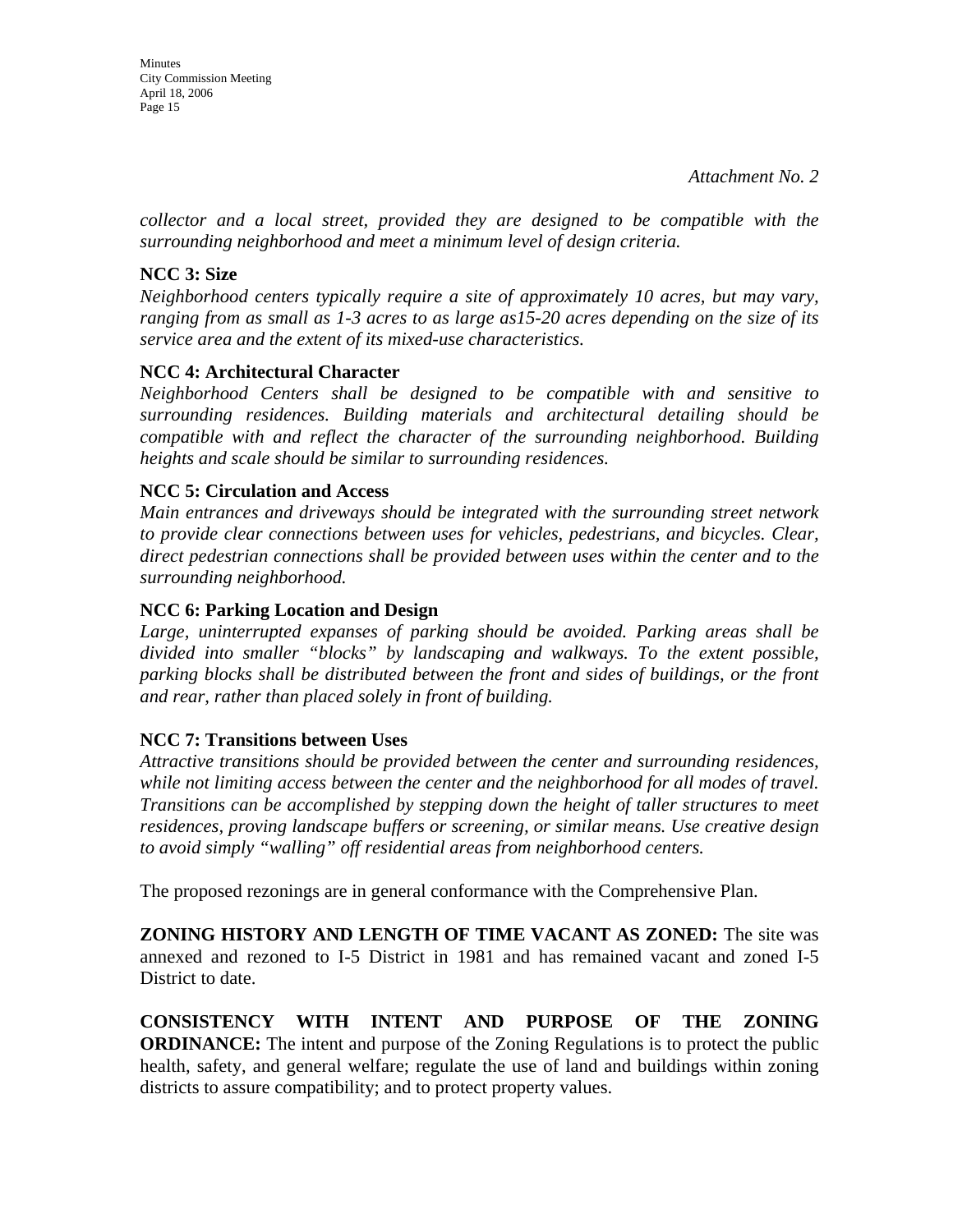The R-2 District is District is designed to provide a dwelling zone at a density no greater than two  $(2)$  attached dwelling units per 7,500 square feet. The proposed Kimball Townhomes Addition Preliminary Plat is designed for duplex or single-family attached uses consistent with the R-2 District.

The C-2 District is designed to provide a broad range of retail shopping facilities and services located to serve one or more residential areas. The C-2 District site is sufficient in area, width and depth, to meet minimum C-2 District requirements.

**RELATIVE GAIN TO THE PUBLIC HEALTH, SAFETY AND WELFARE THAT DENIAL OF THE REQUEST WOULD ACCOMPLISH, COMPARED WITH THE HARDSHIP IMPOSED UPON THE APPLICANT:** There appears to be no gain to the public that denial would accomplish. It may be a hardship to the applicant if the rezoning is denied.

**ADEQUACY OF PUBLIC FACILITIES AND SERVICES:** Adequate public facilities and services are available to serve the site.

**OTHER APPLICABLE FACTORS:** The proposed Preliminary Plat of Kimball Townhomes Addition must be approved by the Planning Board.

The Manhattan Board of Zoning Appeals approved an Exception of the minimum 25 foot front yard setback to 20 feet along the internal R-2 District street frontage for future twofamily residential buildings due primarily to the site being "steeply sloped, descending to the west below grade of Kimball Avenue. The applicant has stated that meeting the strict application of the regulations would require either construction of driveways with a 10% slope or 10 to 15-foot retaining walls behind the proposed units on one or both sides of the street. Allowing the proposed Exception will ensure the driveways along the proposed interior street are constructed at a safer and more desirable slope and the height of retaining walls can be reduced."

## **STAFF COMMENTS:**

City Administration recommends approval of the proposed rezoning of the Kimball Townhomes Addition from I-5, Business Park District, and PUD, Planned Unit Development District, to R-2, Two-Family Residential District, and, C-2, Neighborhood Shopping District.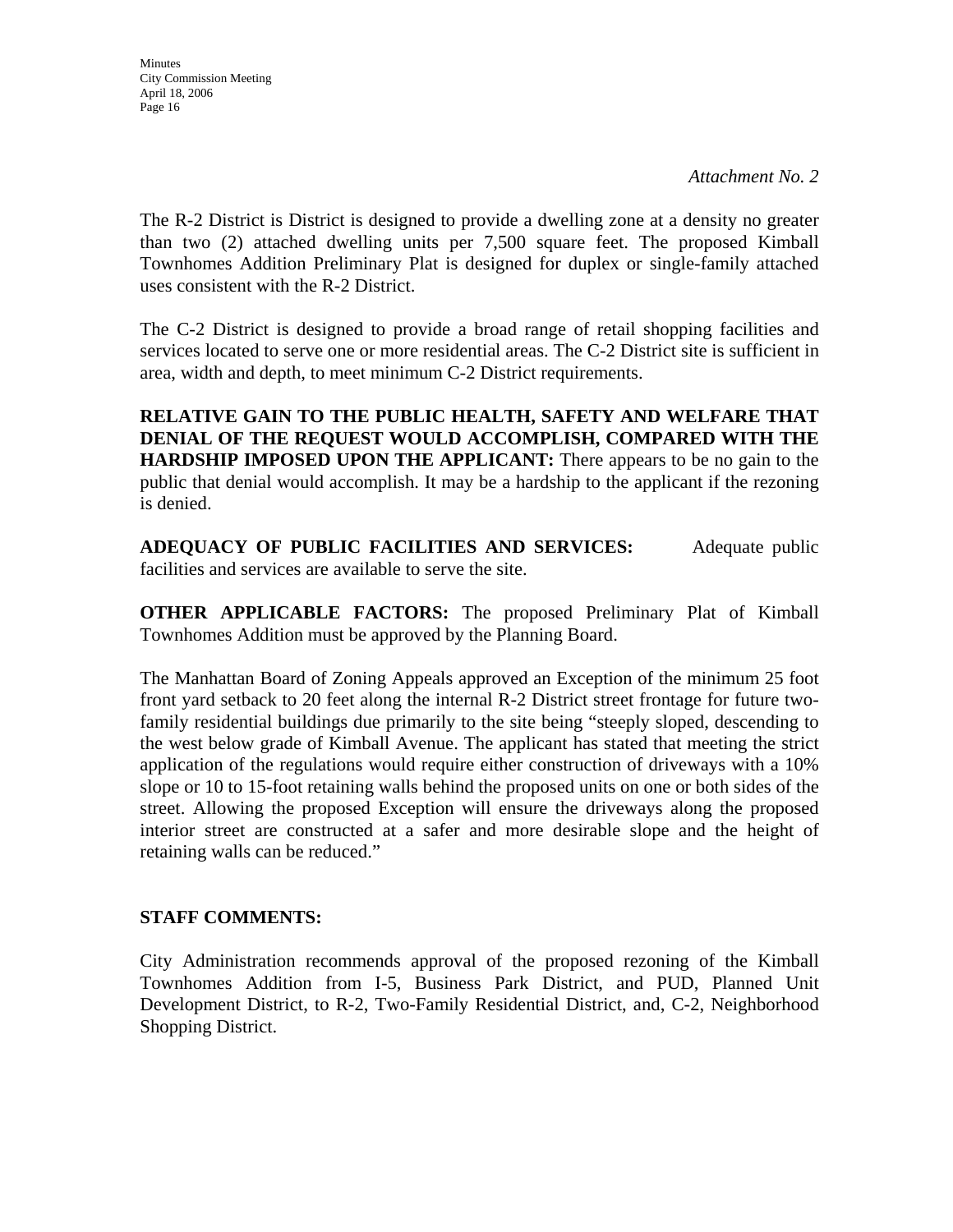# **ALTERNATIVES:**

- 1. Recommend approval of the proposed rezoning of the Kimball Townhomes Addition from I-5, Business Park District, and PUD, Planned Unit Development District, to R-2, Two-Family Residential District, and, C-2, Neighborhood Shopping District, stating the basis for such recommendation.
- 2. Recommend denial of the proposed rezoning, stating the specific reasons for denial.
- 3. Table the proposed rezoning to a specific date, for specifically stated reasons.

# **POSSIBLE MOTION:**

The Manhattan Urban Area Planning Board recommends approval of the proposed rezoning the Kimball Townhomes Addition from I-5, Business Park District, and PUD, Planned Unit Development District, to R-2, Two-Family Residential District, and, C-2, Neighborhood Shopping District, based on the findings in the Staff Report.

**PREPARED BY:** Steve Zilkie, AICP, Senior Planner

**DATE:** March 28, 2006

06007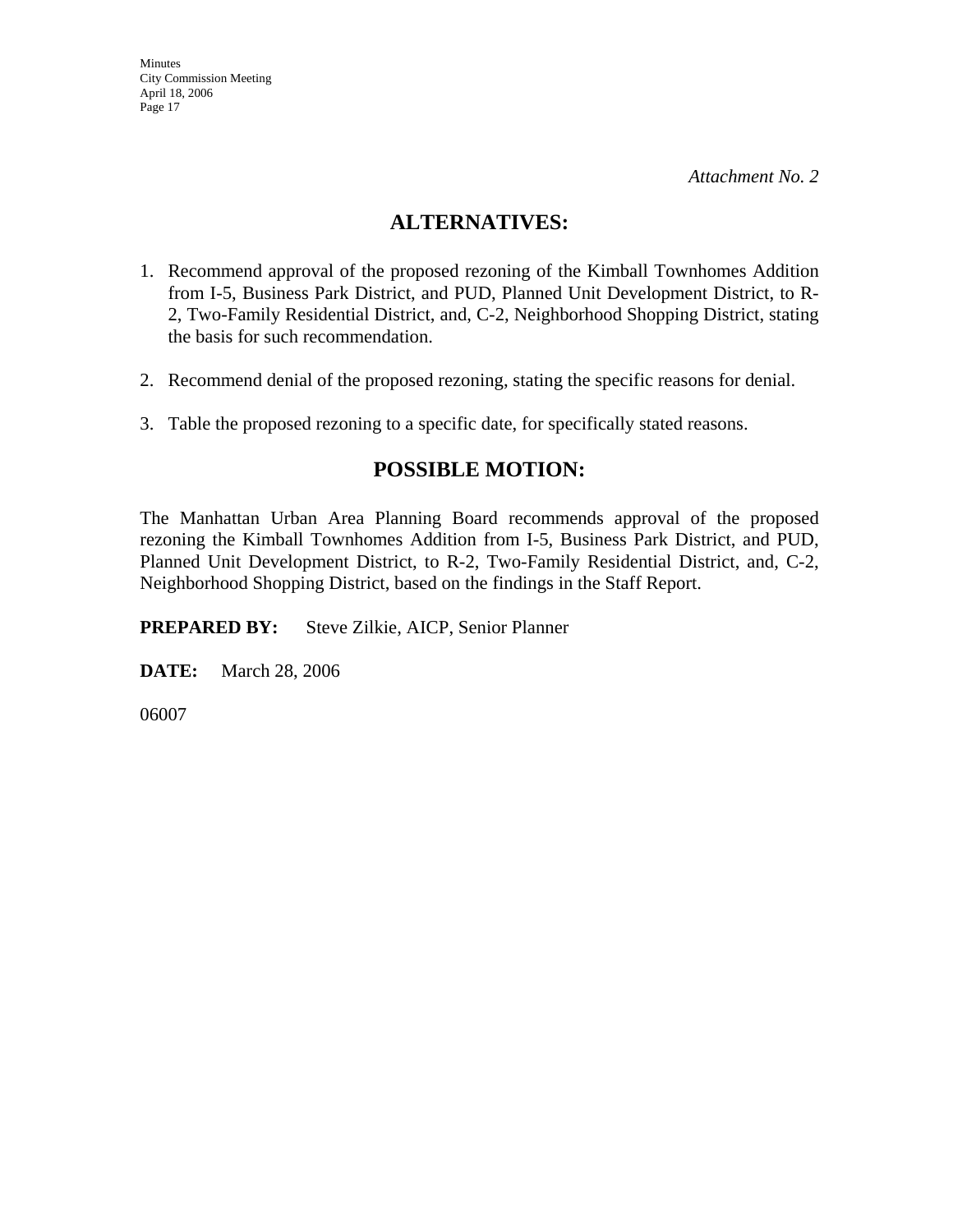#### **STAFF REPORT**

#### **ON AN APPLICATION TO REZONE PROPERTY**

**FROM:** County G-1, General Agricultural District, and N-1, Airport Noise Hazard District.

**TO:** Three tracts of land in the proposed Eureka Addition:

Tract 1, an approximate 20-acre tract; rezone to: C-6, Heavy Commercial District, with AO, Airport Overlay District;

Tract 2, an approximate 22-acre tract, rezone to: I-2, Industrial Park District, with AO, Airport Overlay District; and,

Tract 3, an approximate 9-acre tract, rezone to: I-3, Light Industrial District, with AO, Airport Overlay District.

**APPLICANT:** SSF Development LLC-Roger Schultz.

**ADDRESS:** 1213 Hylton Heights Road, Manhattan, KS 66502.

**OWNERS:** SSF Development, LLC (Roger Schultz) and the P.E. and J.P. Frigon Trust (Phil Frigon). (Note: the Department of Labor has agreed to the annexation and rezoning for the north part of the Eureka Drive right-of-way.)

**ADDRESSES:** 1213 Hylton Heights Road, Manhattan, KS 66502; 1951 Meadowlark Road, Clay Center, 67432.

**LOCATION:** approximately 1,500 feet west of the intersection of Scenic Drive and Eureka Drive and south of Eureka Drive and the Flint Hills Job Corps Center.

AREA: approximately 53-acres.

**DATE OF PUBLIC NOTICE PUBLICATION:** Monday, January 16, 2006

#### **DATE OF PUBLIC HEARING: PLANNING BOARD:** Monday, February 6, 2006 **CITY COMMISSION:** Tuesday, February 21, 2006

**EXISTING USE:** Farm field and Eureka Drive right-of-way.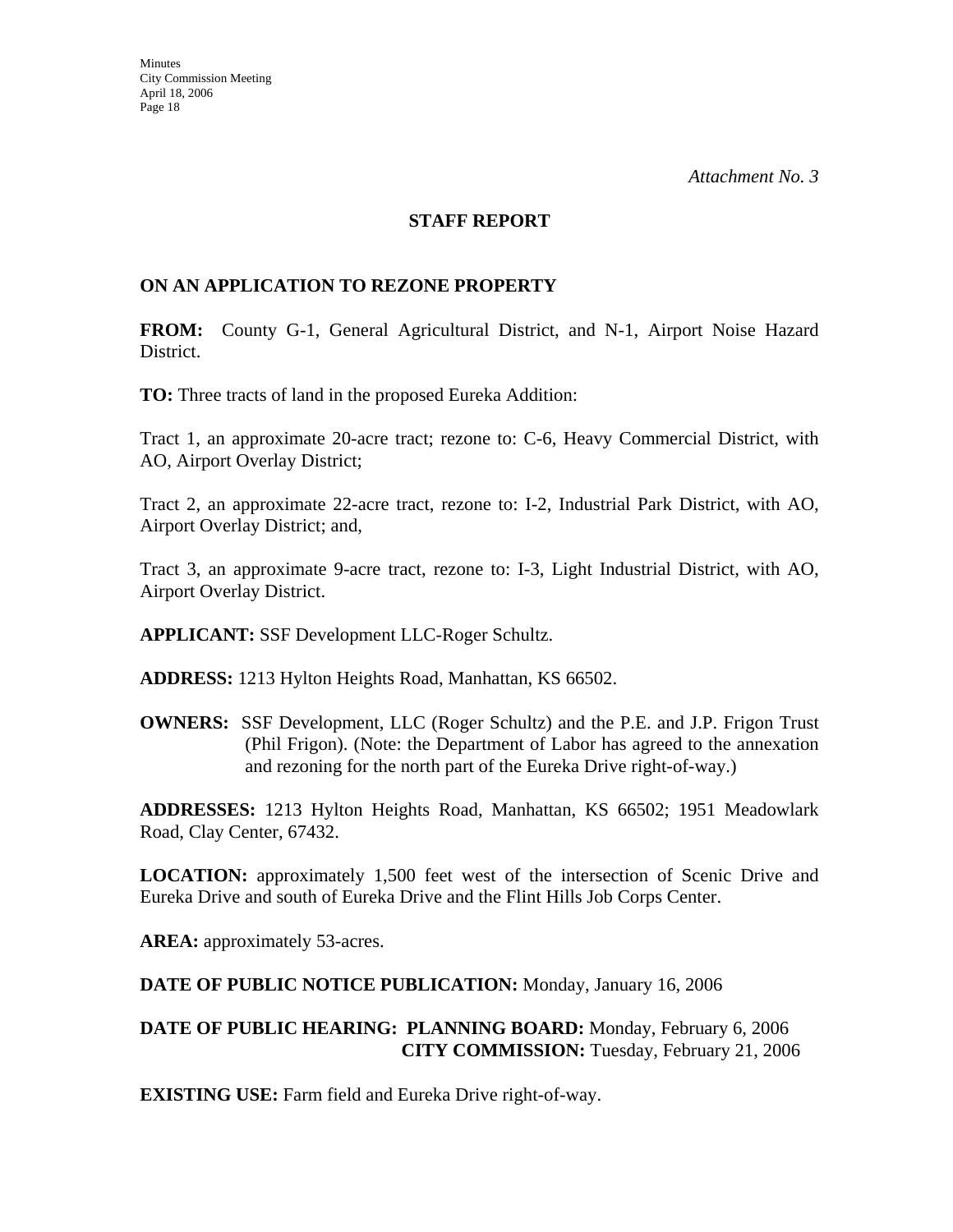Minutes City Commission Meeting April 18, 2006 Page 19

*Attachment No. 3*

**PHYSICAL AND ENVIRONMENTAL CHARACTERISTICS:** The majority of the site is a farm field with mature trees along the western boundary and a small area of mature trees in the south central part of the site. The site is entirely within the Horizontal and Conical Zones of Manhattan's Regional Airport, which requires that the AO, Airport Overlay District, be added to the site. The northwest corner of the site is also within the Approach and Transitional Zones of the airport. Future uses (structures and trees), which are within these Zones may be required to obtain, and be granted, an Airport Compatible Use Permit prior to construction, planting or change to the structure or tree (see below under **CONSISTENCY WITH INTENT AND PURPOSE OF THE ZONING ORDINANCE** for further information concerning the AO District).

The site is generally divided into 500 Year Flood Plain in the northern half, and 100 Year Flood Plain in the south half. The 100 Year Flood Plain consists of Floodway in the southwestern corner of the site and cannot be developed. The remaining 100 Year Flood Plain is the buildable potion, subject to the Flood Plain Regulations as well as a unique area identified on Flood Insurance Rate Map as a "Breakout" area. The Breakout area must remain free of structures in order to convey the 100 flood, although it is not identified as Floodway. FEMA has indicated the Breakout area is one of two in the United States. The 500 Year Flood Plain is not regulated. A small portion of the site is outside both the 100 year and 500 Year Flood Plains.

## **SURROUNDING LAND USE AND ZONING:**

- **(1) NORTH:** Eureka Drive and Flint Hills Job Corps Center; G-1, N-1, and U, University District**.**
- **(2) SOUTH:** Farm field, K-18 Highway; G-1 District.
- **(3) EAST:** Farm field: G-1 District.
- **(4) WEST:** Ady Addition, single-family dwellings and vacant lots; A-1, Single-Family Residential District, A-2, Single-Family Residential District, and A-3, Single-Family Residential District.

**GENERAL NEIGHBORHOOD CHARACTER:** The neighborhood is dominated by agricultural fields. The Flint Hills Job Corps is to the immediate north. Single family homes and vacant residential lots are to the west of the site.

**SUITABILITY OF SITE FOR USES UNDER CURRENT ZONING:** The site is zoned and can used for agricultural purposes.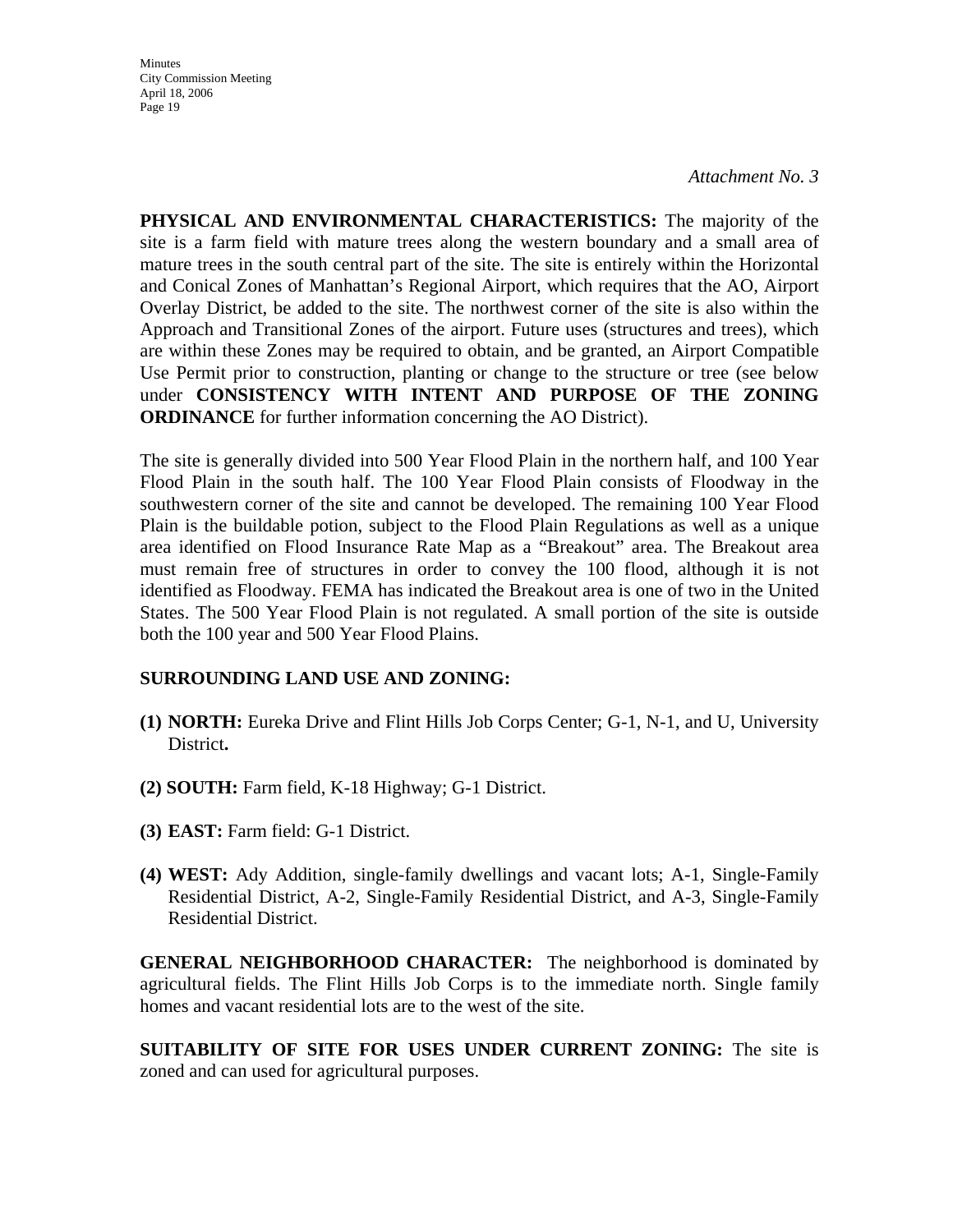**Minutes** City Commission Meeting April 18, 2006 Page 20

*Attachment No. 3*

**COMPATIBILITY OF PROPOSED DISTRICT WITH NEARBY PROPERTIES AND EXTENT TO WHICH IT MAY HAVE DETRIMENTAL AFFECTS:** The western portion of the site abuts the Ady Addition. There are five single-family homes in the Ady Addition, which are generally along the northwestern boundary of the proposed Eureka Addition. This part of the site is proposed to be I-2 District. The remainder of the Ady Addition, along the southwestern boundary the proposed Eureka Addition, consists of vacant residential lots, owned by Riley County.

The yards of proposed I-2 District lots, to the east of the Ady Addition, will be the rear yards of future industrial activities, except for the northern most lot. In that instance the yard is a side yard. The minimum rear and side yard setbacks of the I-2 District are 20 feet.

Use limitations of the I-2 District are intended to mitigate the impact of I-2 District uses on nearby residential properties, which include:

- All operations, activities and storage shall be conducted inside a building, or buildings, except that storage may be maintained outside the building, provided that it is enclosed by sight obscuring screening of not less than six (6) feet in height, and provided that it is not located within a required front, side, or rear yard.
- Sight obscuring screening of not less than six (6) feet in height shall be provided along the entire length of all property lines that either share a common boundary with property, except streets, in a residential district, or are separated from such property by only an alley.
- Exterior lighting shall be shaded so that no direct light is cast upon any property located in a residential district and so that no glare is visible to any traffic on any public street.
- There shall be no noise, smoke, dust, odor or vibrations emanating from the property which unreasonably either annoys, disturbs, injures, or endangers the comfort, repose, health, peace, or safety of persons off of said property.

The proposed C-6 and I-3 Districts are approximately 510 feet to the east of the Ady Addition and should not adversely impact on the residential area.

To the north of the site are Eureka Drive and the Flint Hills Job Corps Center. To the south and east are farm fields. Minimal impact is expected on the properties to the north, south and east as a result of the proposed rezonings.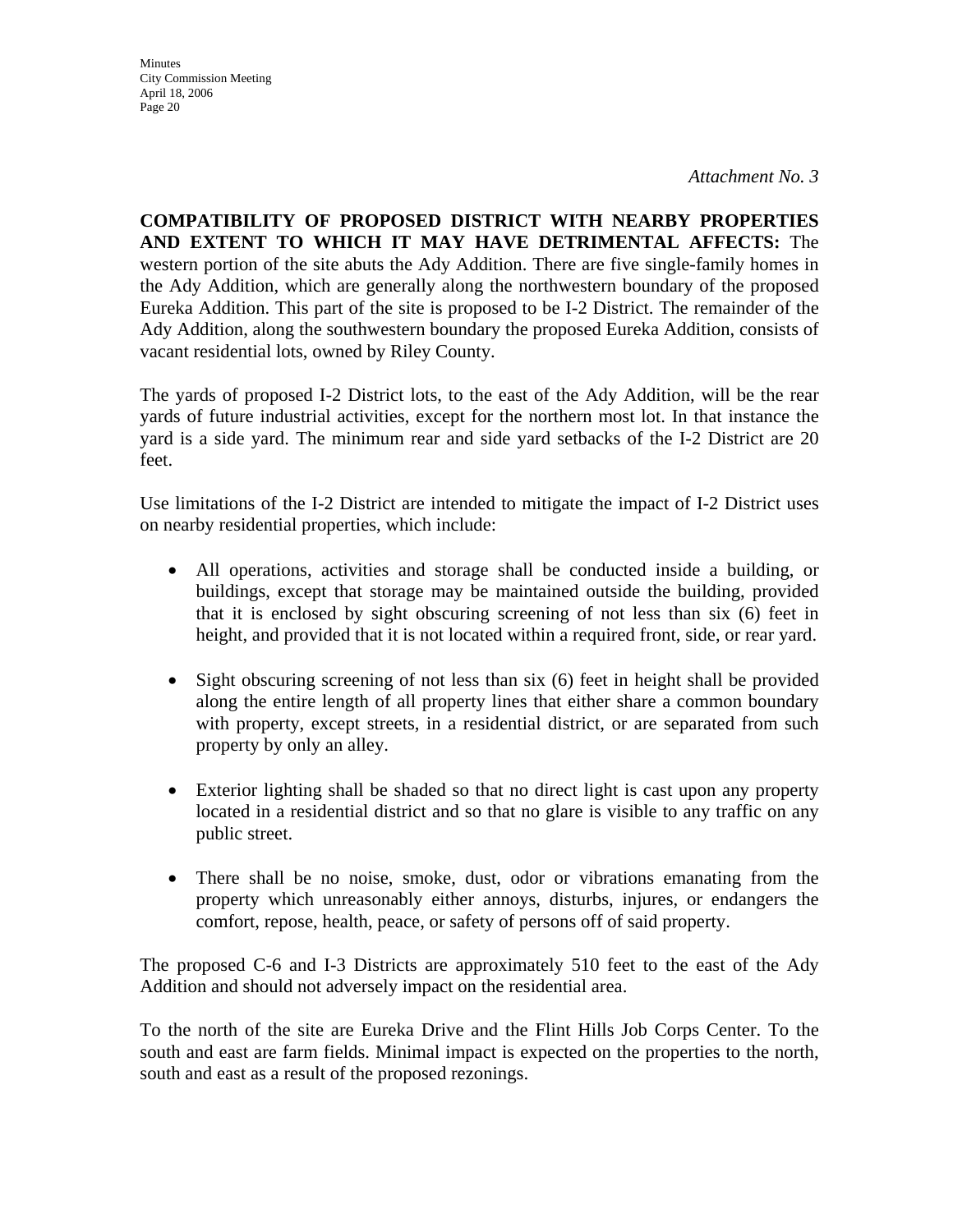Minutes City Commission Meeting April 18, 2006 Page 21

*Attachment No. 3*

**CONFORMANCE WITH COMPREHENSIVE PLAN:** The Southwest Planning Area of the Future Land Use Map of the Manhattan Urban Area Comprehensive Plan designates the majority of the proposed Eureka Addition as Industrial (IND). The southern part of the site is designated Flood Hazard Area. The northwest corner of the site is within the Approach and Transitional Zones of the Manhattan Regional Airport, and entirely within the Horizontal and Conical Zones of the Airport, as shown on the Environmental Values and Constraints Map. The site is also within a Special Planning Area, the Eureka Valley.

Specific policy statements of the Comprehensive Plan, as they relate to the Eureka Addition, include:

*I 1: Characteristics. The Industrial designation is intended to provide locations for light and heavy manufacturing, warehousing and distribution, indoor and screened outdoor storage, and a wide range of other industrial services and operations. Typically, heavy industrial uses involve more intensive work processes, and may involve manufacturing or basic resource handling and/or extraction. Design controls within an Industrial area are not as extensive as in the Office/Research Park category and a broader range of uses is permitted*. (Chapter 4: Land Use and Growth Management, page 4-15)

*I 2: Location. Because of their potential environmental impacts, Industrial uses should generally be located away from population centers or must be adequately buffered. Traffic generated by industrial uses should not pass through residential areas. Sites should have access to one or more major arterials or highways capable of handling heavy truck traffic. Railroad access is also beneficial to certain types of heavy industrial uses. Light industrial uses can typically be located in areas that also contain some highway-oriented commercial uses, and might benefit from close proximity and better access to their local customer base.* (Chapter 4: Land Use and Growth Management, page 4-15)

*I 3: Screening. Storage, loading and work operations should be screened from view along all industrial area boundaries (when adjacent to non-industrial uses) and along all public streets.* (Chapter 4: Land Use and Growth Management, page 4-15)

*NRE 6: Natural Hazards. Development shall be prohibited in areas where natural hazards have been identified which have the potential to endanger life, resources, and property. Within the Manhattan Urban Area, these hazards include steep slopes (20% or greater slope), floodways, and other special flood hazard areas.* (Chapter 5, Natural Resources and Environment, page 5-3)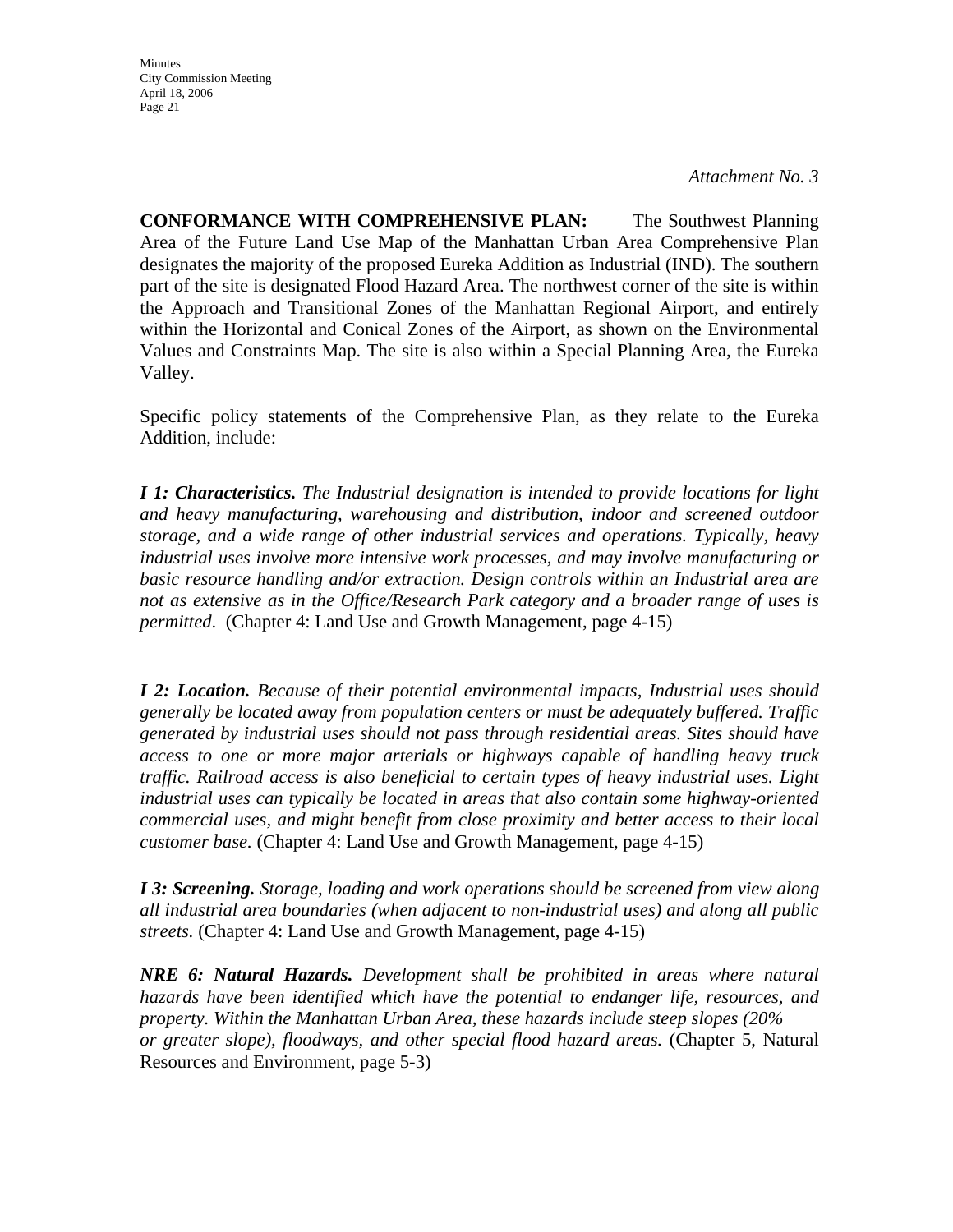*EV 1: Manhattan Regional Airport. The location and design of future development should be compatible and consistent with the goals and policies of the Airport Master Plan.* (Chapter 13: Special Planning Area Policies, page 13-6)

The I-2 and I-3 Districts allow manufacturing and industrial services consistent with the Comprehensive Plan.

The Plan does not identify heavy commercial locations or set out specific policy statements for the land use in the same manner as the central core, community, and neighborhood centers. The Plan does, however, suggest that commercial services should be concentrated as activity centers, which the proposed Eureka Addition will accomplish. In addition, the C-6 District is designed to provide for uses, which allow for the sale and/or service of heavy equipment or products, and has traditionally been located adjacent to theI-2 District industrial park in the vicinity of McCall Road. The heavy commercial nature of the district is more oriented to and consistent with the needs of industrial users than the general motoring public, although the general public may visit use the services of a C-6 District use.

The 100 Year Flood Plain is identified on the Preliminary Plat and development will be regulated within the 100 Year Flood Plain, according to the Flood Plain Regulations of the Manhattan Zoning Regulations.

The AO District is proposed to be added to the underlying zoning districts, which will control construction within the AO District.

The proposed rezonings conform to the Comprehensive Plan.

**ZONING HISTORY AND LENGTH OF TIME VACANT AS ZONED:** The majority of the site is zoned G-1 District. The N-1 District was added to the northwestern part of the site by Riley County. The site is currently vacant and appears to have been so for an indeterminate period of time.

**CONSISTENCY WITH INTENT AND PURPOSE OF THE ZONING ORDINANCE:** The intent and purpose of the Zoning Regulations is to protect the public health, safety, and general welfare; regulate the use of land and buildings within zoning districts to assure compatibility; and to protect property values.

The C-6, Heavy Commercial District, is designed to provide for commercial uses which allow for the sale and/or service of heavy equipment or products. Conditional Uses include: all uses listed as either a permitted or a conditional use in the C-5 District, except drive-in establishments. The I-2, Industrial Park District is designed to allow a broad range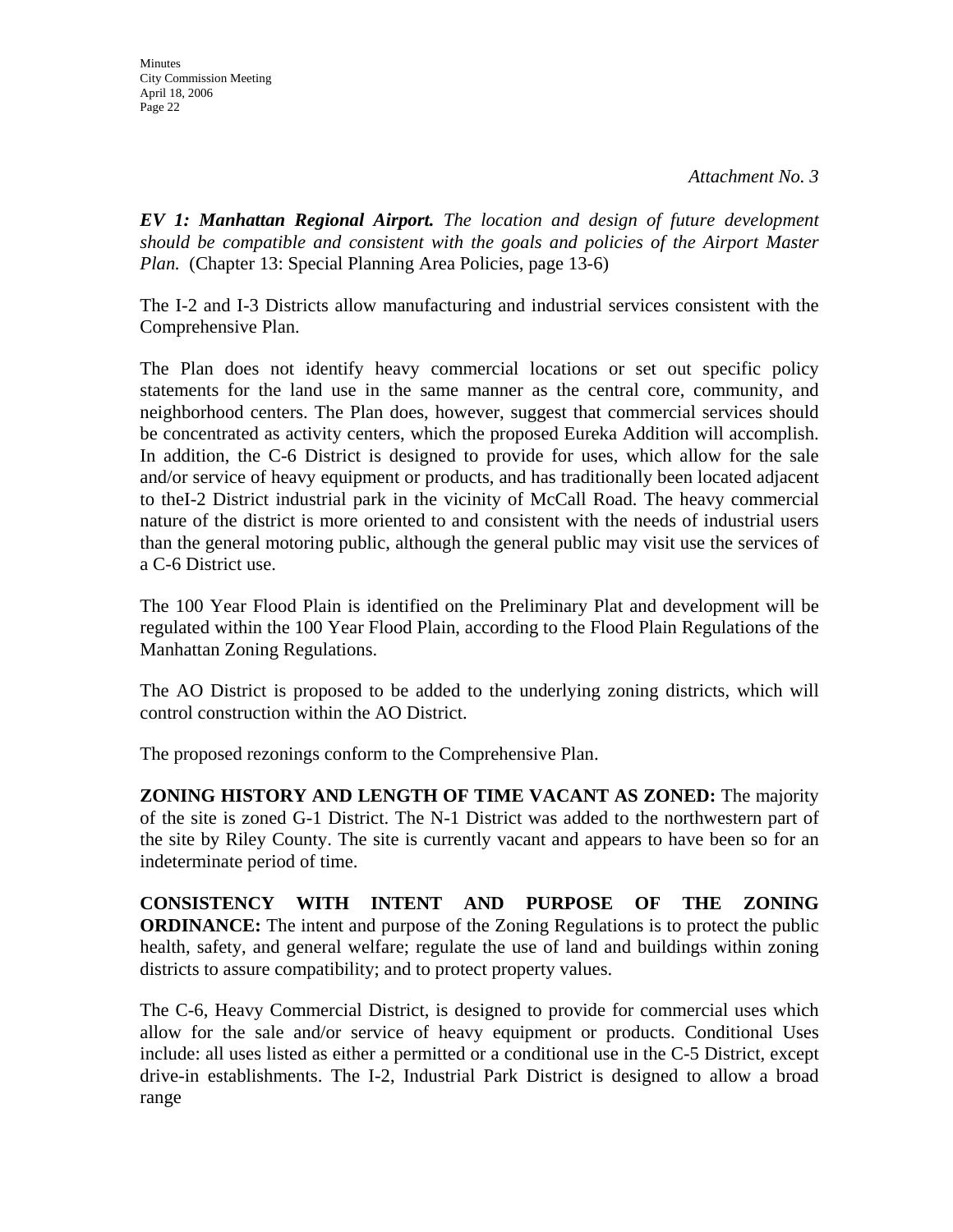**Minutes** City Commission Meeting April 18, 2006 Page 23

of manufacturing and research activities in a large lot industrial park setting. The I-3, Light Industrial District is designed to allow manufacturing, processing, assembly, and nonretail service activities (*C-6, I-2, and I-3 District regulations attached*).

The AO District "is intended to promote the use and development of land in a manner that is compatible with the continued operation and utility of the Manhattan Municipal Airport so as to protect the public investment in, and benefit provided by the facility to the region. The district also protects the public health, safety, convenience, and general welfare of citizens who utilize the facility or live and work in the vicinity by preventing the creation or establishment of obstructions or incompatible land uses that are hazardous to the airport's operation or the public welfare." Future uses (structures and trees, existing and proposed) in the AO District may be required to obtain an Airport Compatible Use Permit (*AO District regulations attached*).

Development in the 100 Year Flood Plain is subject to the requirements of the Flood Plain Regulations of the Manhattan Zoning Regulations, which are intended to protect life and property from flooding.

**RELATIVE GAIN TO THE PUBLIC HEALTH, SAFETY AND WELFARE THAT DENIAL OF THE REQUEST WOULD ACCOMPLISH, COMPARED WITH THE HARDSHIP IMPOSED UPON THE APPLICANT:** There appears to be no gain to the public that denial would accomplish. The AO District requires that future uses be reviewed in order to protect airspace. It may be a hardship to the applicant if the rezoning is denied.

**ADEQUACY OF PUBLIC FACILITIES AND SERVICES:** Adequate street, sanitary sewer and water services are available to serve the proposed Eureka Addition.

# **OTHER APPLICABLE FACTORS:** None.

# **STAFF COMMENTS:**

City Administration recommends approval of the proposed rezoning of the Eureka Addition from County G-1, General Agricultural District and N-1, Airport Noise Hazard District, to: Tract 1 rezone to: C-6, Heavy Commercial District, with AO, Airport Overlay District; Tract 2 rezone to: I-2, Industrial Park District, with AO, Airport Overlay District; and, Tract 3 rezone to: I-3, Light Industrial District, with AO, Airport Overlay District.